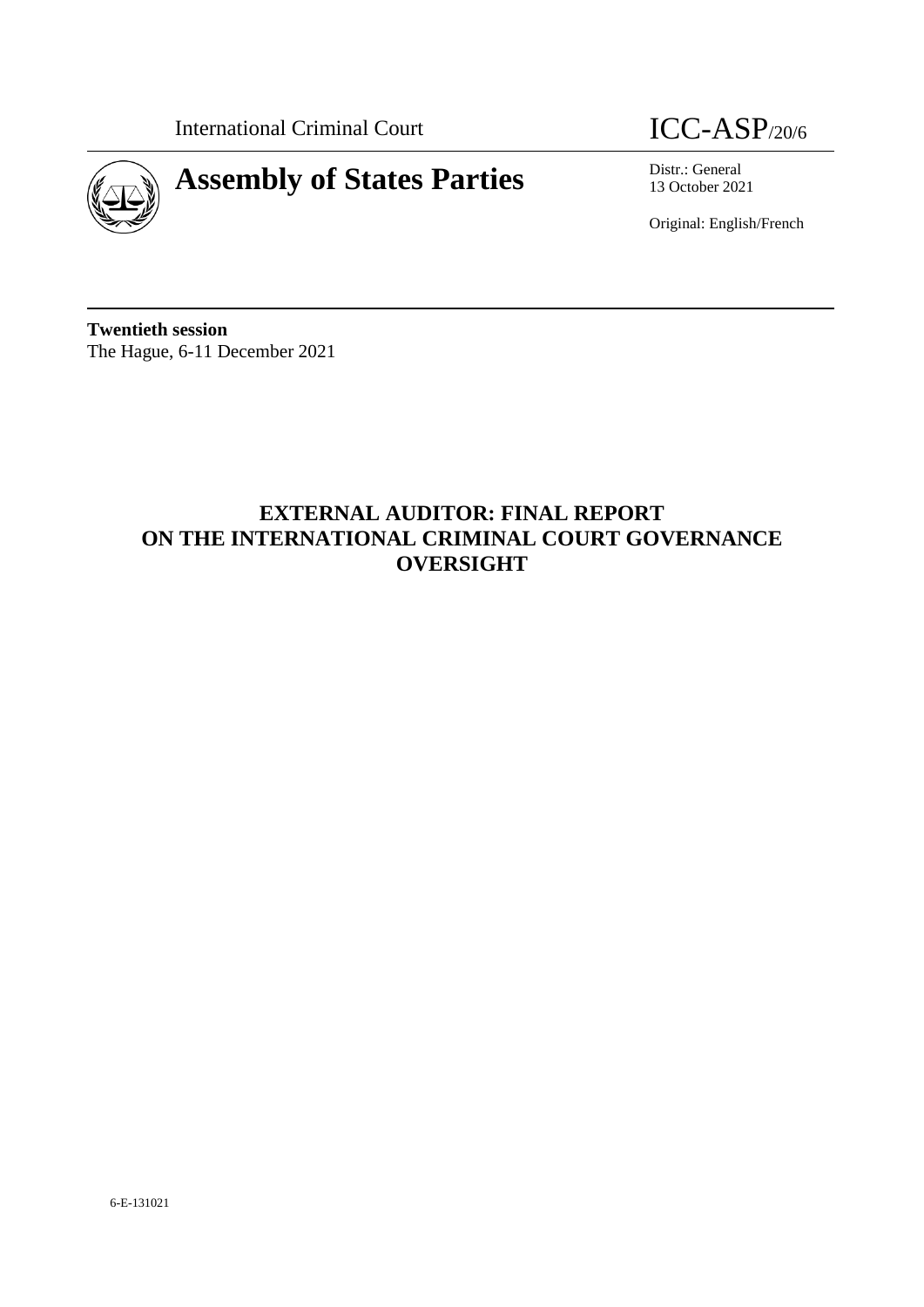# Table of contents

| I.      |  |
|---------|--|
| $\Pi$ . |  |
| III.    |  |
| IV.     |  |
|         |  |
|         |  |
|         |  |
|         |  |
|         |  |
|         |  |
|         |  |
|         |  |
|         |  |
|         |  |
|         |  |
|         |  |
|         |  |
| V.      |  |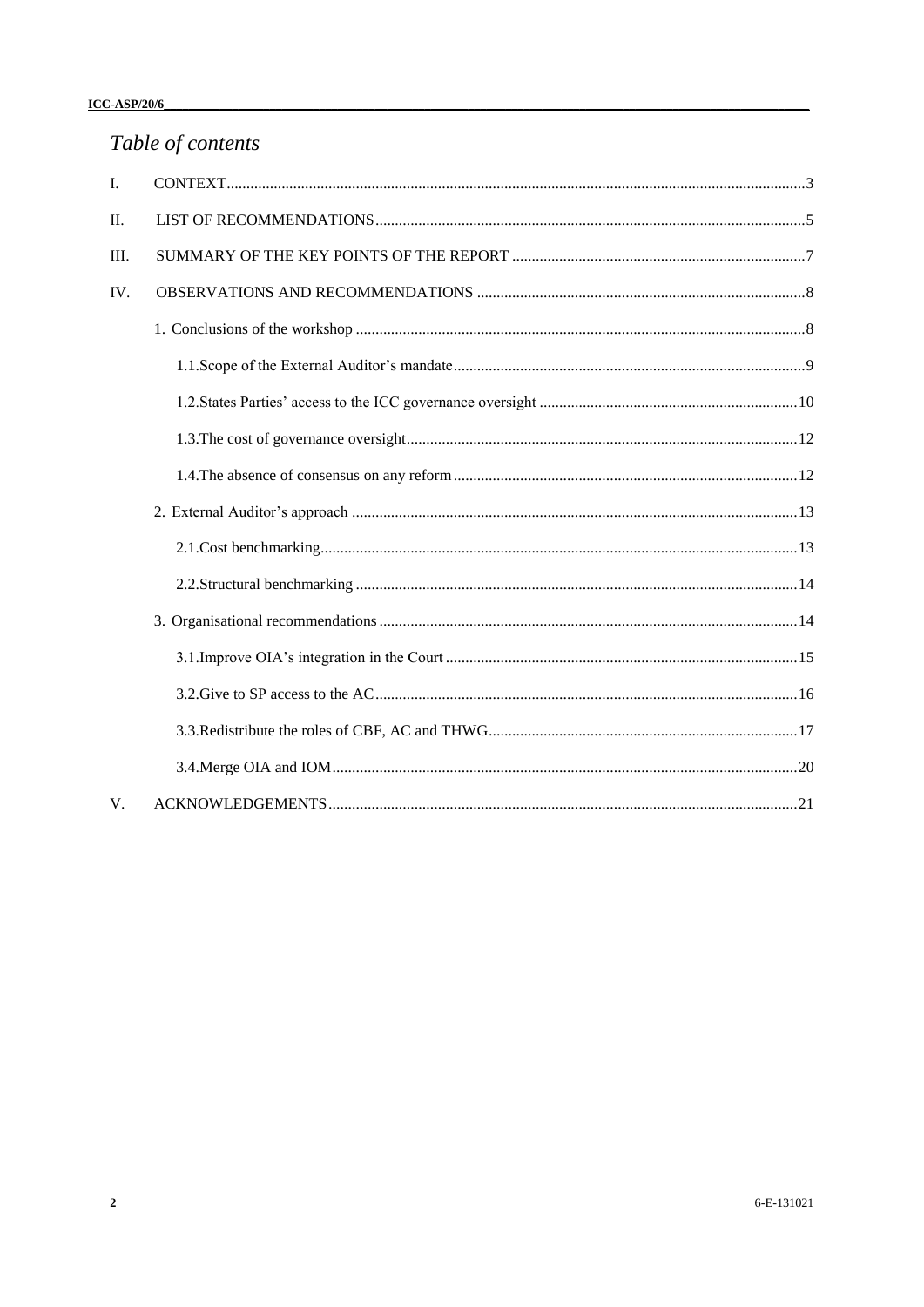### <span id="page-2-0"></span>**I. CONTEXT**

1. The objective of this work, according to the request addressed to the External Auditor by the Assembly of States Parties (ASP), is "to conduct an evaluation of the oversight<sup>1</sup> bodies of the International Criminal Court [referred to as the "Court" or "ICC" in the present report] as part of its work in 2020, replacing the performance audit, and to recommend possible actions on their respective mandates and reporting lines, while fully respecting the independence of the Court as a whole" (Resolution ICC-ASP/18/Res.1 of 7 December 2019).

2. The Assembly Resolution was the outcome of preliminary discussions that took place during the last quarter of 2019 within The Hague Working Group (THWG) on the initiative of the budget management oversight focal point, in conjunction with the External Auditor.

3. Based on these discussions which led to his mandate, the External Auditor understands the "evaluation of the oversight bodies" in a purely institutional way, as the emphasis on "respective mandates" and "reporting lines" makes it clear. So, his core duty is to evaluate the current adequacy and transparency, vis-à-vis the States Parties (SPs), of the mechanism resulting from the mandates and mutual relations between the oversight bodies, and not the current professional merits and outputs of the said bodies.

4. This work is an attempt to assess the efficiency and the effectiveness of the oversight of the Court including the role played by the State Parties. It is not an audit of a process but an analysis of the various relationships existing between the organs of the Court and the different bodies set up by the States Parties to oversee the Organisation's governance. Such relationships are not only based on rules and documents but also on oral and informal exchanges on which the External Auditor can only exercise his own judgment within the limits of such information.

5. This work is parallel to the Independent Expert Review (IER) process, whose report was published on Sept.  $30<sup>th</sup>$ ,  $2020$ . The Expert Review of the entire organisation and functioning of the Court, requested by the State Parties, aimed at identifying areas of improvement for more efficiency and economy. The External Auditor took good notice of IER's 384 recommendations. Some of them are in line with the recommendations of this report.

6. An important part of the following analysis is based on a workshop, set out in the terms of reference defined by the External Auditor to fulfil the above-mentioned ASP mandate (see Appendix No. 1). The workshop had to be postponed several times, due to the pandemic, but took finally place in The Hague, at the ICC Headquarters on May 24 and 25<sup>th</sup>, 2021.

7. The 22 participants to the Workshop (see Appendix No. 2) were all direct stakeholders in the Court's governance oversight<sup>2</sup>, i.e.:

- the Assembly of States Parties (ASP), represented by the Chair and a member of The Hague Working Group (THWG), and by four "facilitators" and by the Head of the ASP Secretariat;

- the subsidiary bodies of the ASP, represented by the Chair of the Committee on Budget and Finance (CBF), the Chair of the Audit Committee (AC), the Head of the Independent Oversight Mechanism (IOM), and by the Head of the Executive Secretariat of both Committees;

the Internal audit, represented by the Director of the Office of Internal Audit  $(OIA)$ ;

- and the three executive Organs of the Court (Presidency, Office of the Prosecutor, Registry), each represented by two high level executives.

<sup>&</sup>lt;sup>1</sup> In the French version of this report, the word "surveillance" corresponds to the English term "Oversight", which can also be translated as "*supervision*", or "*contrôle*" in certain cases.

<sup>6-</sup>E-131021 **3** <sup>2</sup> Neither the Trust Fund for Victims (TFV) nor its Secretariat are covered by the ASP's mandate.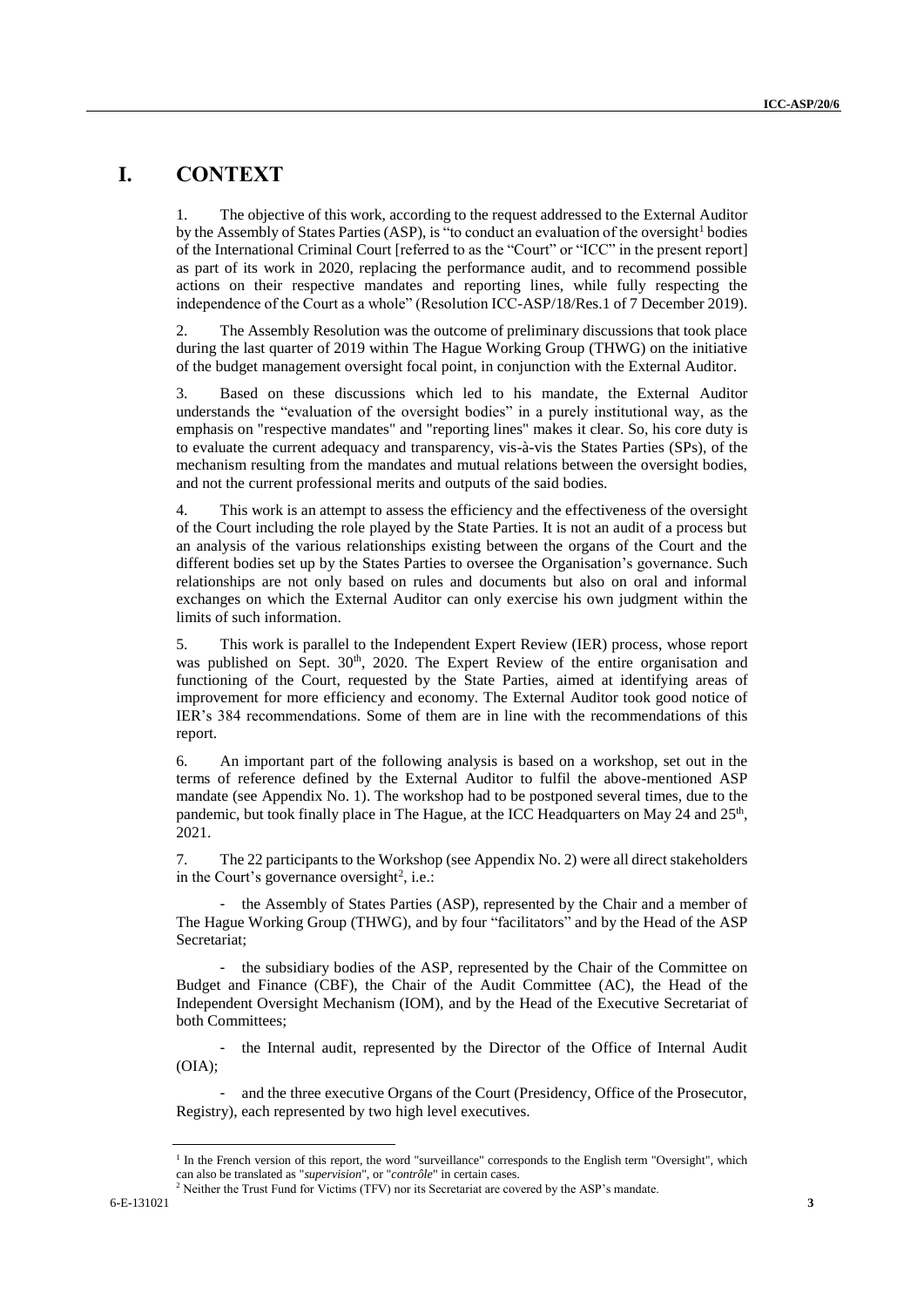8. The following chart illustrates the inter-relations between the above-mentioned stakeholders of the ICC governance oversight:



**Figure 1: ICC Governance Oversight**

Source: External Auditor.

9.The purpose of the workshop was to bring together all stakeholders in ICC governance oversight to exchange views on how best to improve access to the oversight mechanism for State parties delegates, and thus for the whole ASP.

10. The External Auditor prepared a working document and an agenda for the workshop, during which he acted as a moderator. Draft minutes of the discussions were dispatched on June  $3<sup>rd</sup>$ , 2021, to all participants, and gave place to a clearance process, to ensure that they recorded faithfully and accurately each participant's contribution (comments, objections, proposals). All the answers were collected by June 11<sup>th</sup>, 2021. The minutes amended accordingly are presented in appendix No 3. They show that the workshop came to an initial consensus on the understanding of the External Auditors mandate: the way to improve the access of States parties delegates to the ICC governance oversight system was clearly recognized by the participants as the basic question to be addressed.

11. Based on the amended minutes, a report was drafted and submitted to the participants for a final clearance on July 28<sup>th</sup>, 2021. As of September  $2<sup>nd</sup>$ , 2021, the External Auditor received six answers:

a mail from the Internal Auditor (Tuesday August 3rd, 2021), suggesting bringing some technical clarifications on the future role of the Audit Committee, should the External Auditor's recommendations be adopted;

a short mail from Ambassador. Päivi Kaukoranta (Monday August 9<sup>th</sup>, 2021) not proposing any comment;

a letter from the CBF Chair (August  $12<sup>th</sup>$ , 2021): in that letter, the CBF Chair indicated *"I would like that this letter be annexed to your final report that will be submitted to the Assembly"*. The letter is reproduced in Appendix 6 to the present report;

- a letter from the AC Chair (August 12<sup>th</sup>, 2021): the AC Chair indicated *"I would appreciate that this letter be annexed to your final report that will be submitted to the Assembly".* The letter is reproduced in Appendix 7 of the present report;

- a mail from the Head of the ASP Secretariat (August  $27<sup>th</sup>$ , 2021), suggesting editorial amendments;

A note from the Head of the Independent Oversight Mechanism (Sept.  $2<sup>nd</sup>$ , 2021), which is reproduced in Appendix 8 of the present report.

12. On that basis, the External Auditor finalised the present report.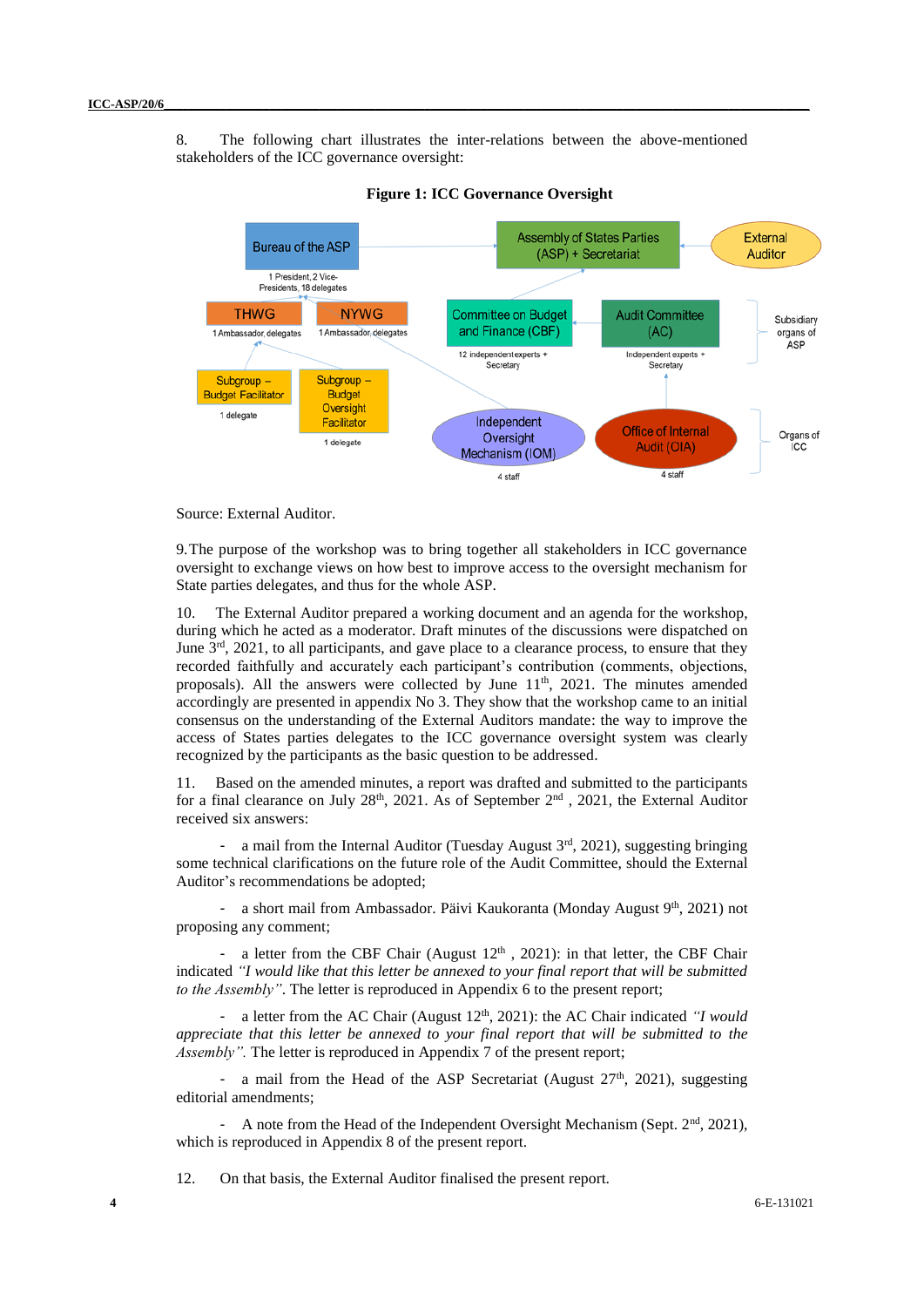## <span id="page-4-0"></span>**II. LIST OF RECOMMENDATIONS**

13. The recommendations are classified in order of priority:

 *Priority 1, an essential point requiring the immediate attention from management. This point corresponds to the existence of a high level of risk for the objectives of the Organisation;*

 *Priority 2, a less urgent control issue, requiring attention from management. This point corresponds to a medium level of risk;*

 *Priority 3, an issue brought to the attention of management, pertaining to which controls could be improved. This point corresponds to a moderate level of risk*

| <b>Areas and departments</b><br>concerned | <b>Priority</b> | <b>Recommendations</b>                                                                                                                                                                                                                                                                                                                                                                                                                                                                                                  |
|-------------------------------------------|-----------------|-------------------------------------------------------------------------------------------------------------------------------------------------------------------------------------------------------------------------------------------------------------------------------------------------------------------------------------------------------------------------------------------------------------------------------------------------------------------------------------------------------------------------|
| <b>ICC</b>                                | 1               | 1. Given the ICC's persistent liquidity shortage, and the high level<br>of ICC's governance oversight cost ratio compared to other<br>International Organisations, the External Auditor recommends<br>that no reform of the ICC Organisation as a whole, and of the<br>governance oversight organs in particular, should lead to<br>increased expenditure, unless equivalent decrease(s) are found<br>and decided in other domains, and a priority should be given to<br>reforms that can provide measurable economies. |
| Coordination Council, AC,<br><b>OIA</b>   | 1               | 2. The External Auditor recommends to the Coordination Council<br>(CoCo) to formally endorse, under the ex-post control of the AC,<br>the annual internal audit program. The Audit Committee could ask<br>for amendments, which would need in their turn to be approved<br>and endorsed by the CoCo. The Office of Internal Audit (OIA)<br>should report directly to the CoCo, and the CoCo with the advice<br>of the AC, should be fully responsible for the evaluation of the<br>Director of OIA.                     |
| ASP                                       | 1               | 3. The External Auditor recommends the ASP to give through its<br>Bureau a permanent access to the Audit Committee to a limited<br>number of delegates as non-voting members. The role of these<br>delegates would be to serve as "focal points" to provide<br>information to their colleagues of other delegations on the current<br>activity of the independent Audit Committee.                                                                                                                                      |
| ASP                                       | $\mathbf{1}$    | 4. The External Auditor recommends:<br>- to suppress the CBF composed of independent experts and to<br>transfer its competence in the preparation/negotiation of the<br>detailed budget proposal with ICC's internal Budget Working<br>Group to THWG or one of its sub-groups;<br>- to submit each year, before Summer, the initial budget proposal                                                                                                                                                                     |
|                                           |                 | to THWG, which could immediately start preparing and<br>negotiating, in direct contact with ICC's internal Budget Working<br>Group, the ASP's final consensual decision on budget to be taken<br>in December.<br>- as an option to ask the AC, who would be given an advisory role,<br>to issue a synthetic initial technical opinion on the budget<br>proposal,;                                                                                                                                                       |
|                                           |                 | - to suppress the Executive Secretariat, in order to restore the<br>principle of subsidiarity of the governance oversight organs<br>towards the Assembly.                                                                                                                                                                                                                                                                                                                                                               |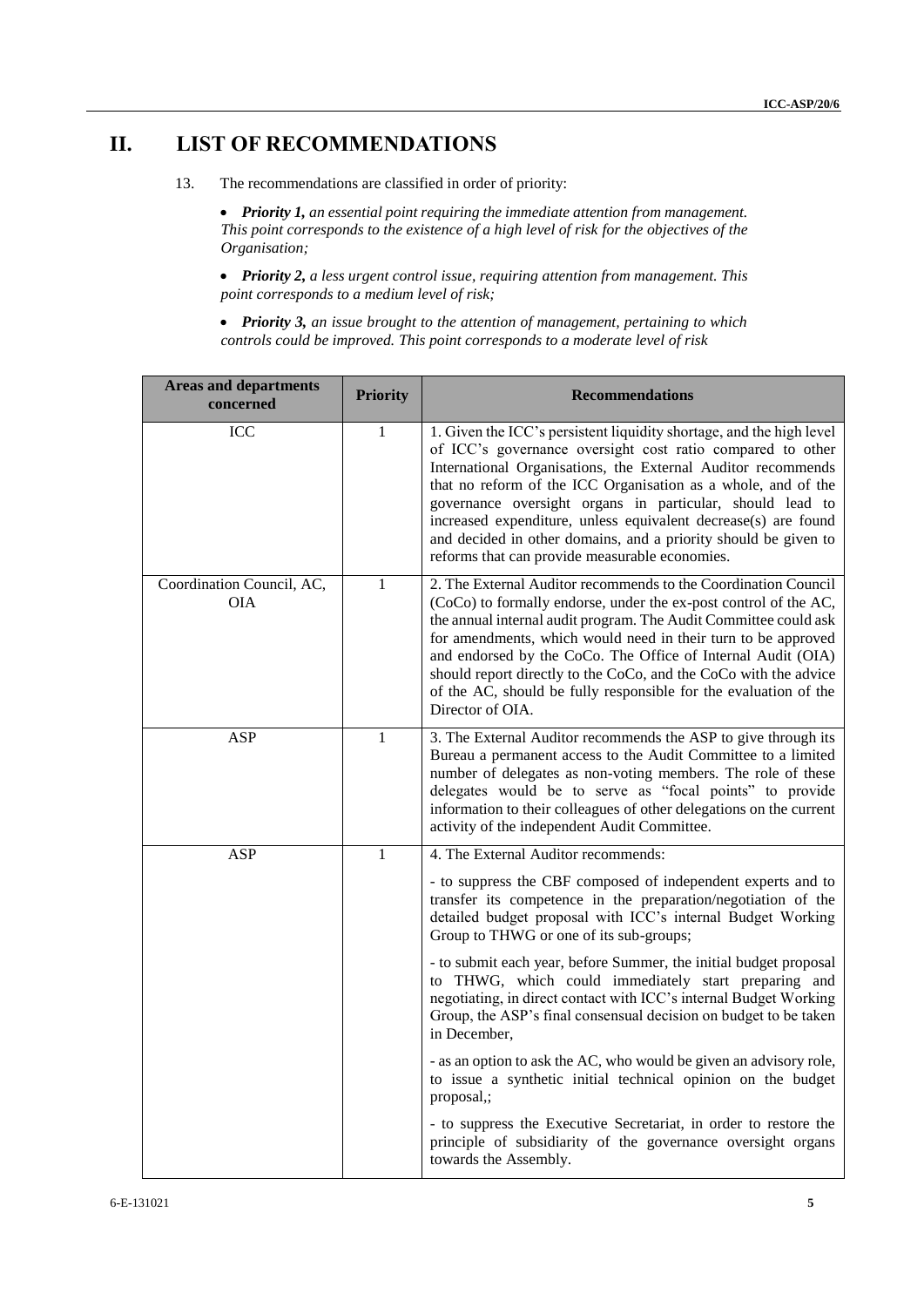### **ICC-ASP/20/6\_\_\_\_\_\_\_\_\_\_\_\_\_\_\_\_\_\_\_\_\_\_\_\_\_\_\_\_\_\_\_\_\_\_\_\_\_\_\_\_\_\_\_\_\_\_\_\_\_\_\_\_\_\_\_\_\_\_\_\_\_\_\_\_\_\_\_\_\_\_\_\_\_\_\_\_\_\_\_\_\_\_\_\_\_\_\_\_\_\_\_\_\_\_\_\_\_\_\_\_\_\_\_\_**

| ASP, Presidency, OTP, | 5. The External Auditor recommends merging the Office of      |  |  |
|-----------------------|---------------------------------------------------------------|--|--|
| Registry              | Internal Audit and the Independent Oversight Mechanism in one |  |  |
|                       | Major Programme.                                              |  |  |
|                       |                                                               |  |  |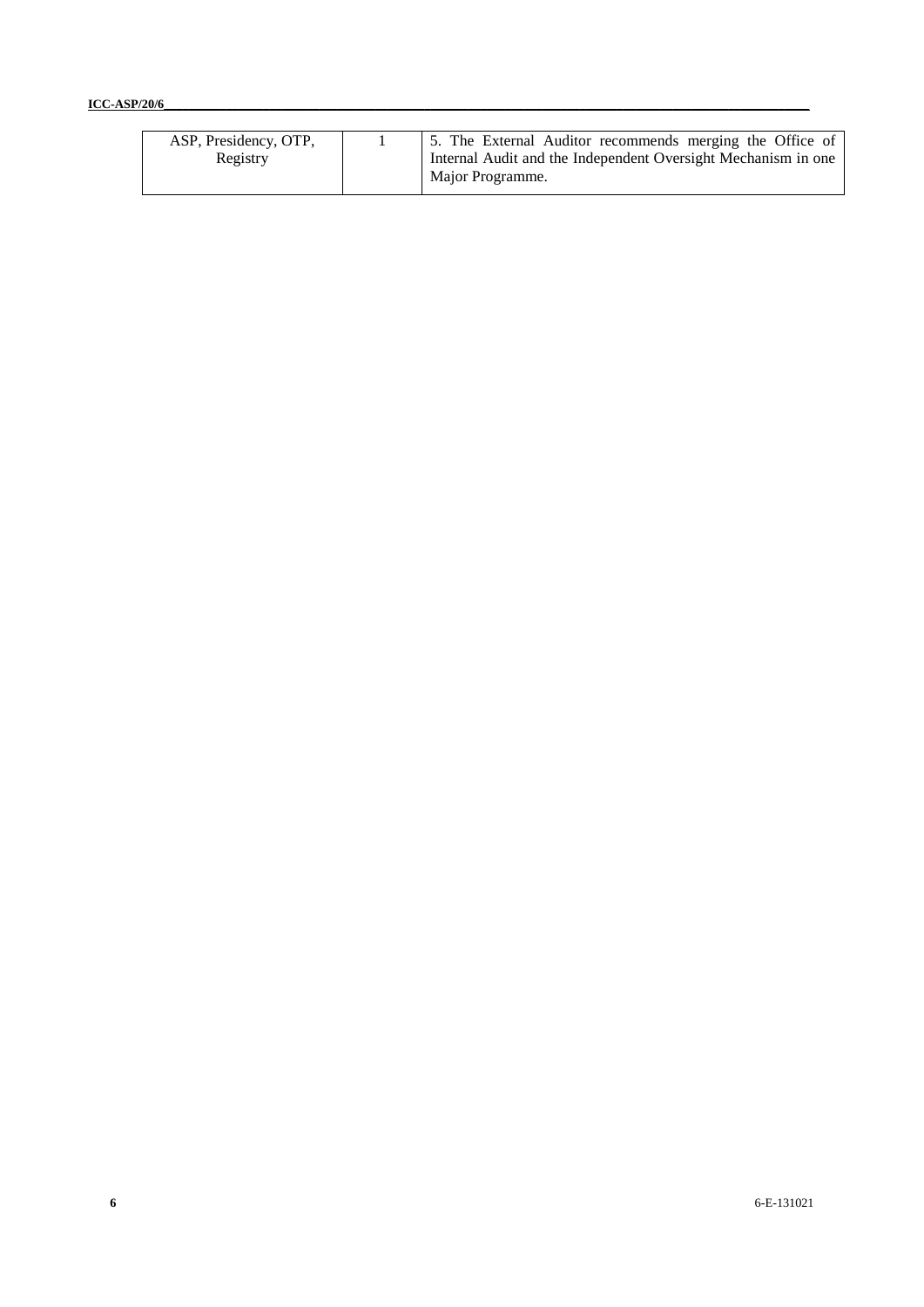### <span id="page-6-0"></span>**III. SUMMARY OF THE KEY POINTS OF THE REPORT**

14. The evaluation of the adequacy of the access of States parties delegates to the ICC governance oversight system, which is the basic question raised through the mandate given by the ASP to the External Auditor, is controversial among the stakeholders (i.e. the SP delegates on one side, and the independent experts who take part in ICC governance oversight on the other side): the subsidiary bodies of the ASP composed of independent experts (CBF, AC and, to a certain extent, IOM) consider no reform is needed to improve the access of the States Parties delegates to the oversight system. Amongst SP delegates themselves, there is no clear common view on the possible improvements.

15. In the absence of any consensus on any specific measures, the only way for the External Auditor to make objective and effective recommendations to improve the access of States Parties to the ICC governance oversight system is through organisational benchmarking (on a panel of 29 International Organisations), on oversight structures and costs, which show that:

- the ICC has, apart from the ASP and its own subsidiary bodies (Bureau, THWG end NYWG), six oversight structures – CBF, AC, Executive Secretariat, IOM, OIA, and External Audit. This is more than in any other International Organisation. This difference is due to three specific characteristics: a) the CBF is an external body composed of independent experts, whereas in most other Organisations the budget and finance oversight functions are directly exercised by the States Parties delegates; b) There is a separate Executive Secretariat dedicated to CBF/AC, which cannot be found in any other Organisation of similar size; c) lastly, the internal audit and IOM are two separate entities, whereas these two functions are merged in other IOs.

ICC's overall oversight cost (EUR 1.974 million in 2019), represents 1.23 % of total ICC's overheads. This ratio is far higher than in other International Organisations, where the ratios range between 0.29 % and 0.70 %: as a result, ICC's oversight cost ratio is two to four times higher than that of other IOs, even of similar size. This can be considered as a direct consequence of an excessive complexity of the present ICC's governance oversight system.

16. Based on these elements, the External Auditor recommendations to the ASP (see below) are based on a more economic, straightforward, effective and accountable oversight model, with only one body of independent experts, the Audit Committee, reporting directly to the ASP, with a new relationship with OIA and, optionally, playing an advisory role in budget matters, no separate "executive secretariat" dedicated to independent experts, and one Major Programme merging internal audit and IOM.

17. If such a model, compliant with best international practices, is implemented at ICC, most of CBF's present functions in budget preparation would be exercised by a direct body of SP delegates (THWG or a specialized group of delegates), which appears to be the most economical way to give to SP's an effective and direct access to ICC's governance oversight.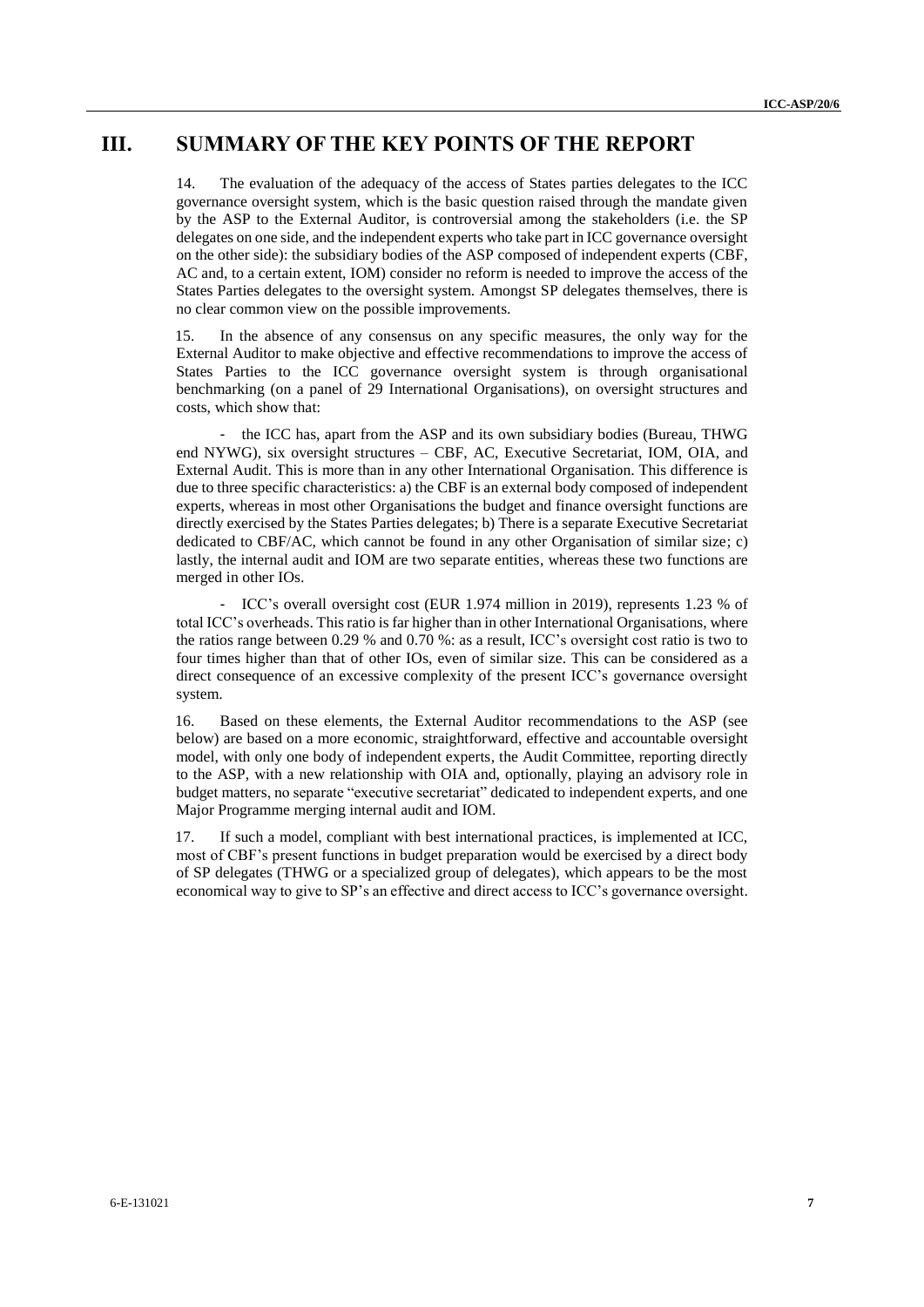### <span id="page-7-1"></span><span id="page-7-0"></span>**IV. OBSERVATIONS AND RECOMMENDATIONS**

#### **1. Conclusions of the workshop**

18. The access of States Parties to the ICC governance oversight system is currently exercised by the ASP and its subsidiary bodies which are shown in Figure 2 below:

#### **Figure 2: Organisational Chart of the ASP and its subsidiary bodies**



#### Source: External Auditor

- *the Bureau of the Assembly*: it consists of a President, two Vice-Presidents and 18 members elected by the Assembly for three-year terms. The current Bureau assumed its functions at the end of the nineteenth session of the Assembly, on February 12<sup>th</sup>, 2021. The Bureau has a representative character, considering, in particular, equitable geographical distribution and the adequate representation of the main legal systems of the world. It meets as often as necessary, but at least once a year. It assists the Assembly in the discharge of its responsibilities. Additional information on the Bureau is provided in article 112 of the Rome Statute and rule 29 of the Rules of Procedure of the Assembly of States Parties.

- *[the Working Groups of the Bureau](https://asp.icc-cpi.int/en_menus/asp/bureau/WorkingGroups/Pages/default.aspx)*: pursuant to resolution ICC-ASP/3/Res.8, the Bureau established, on December 1<sup>st</sup>, 2004, two Working Groups of equal standing, one based in The Hague (THWG) and the other in New York (NYWG). The Bureau periodically allocates mandates to these groups, avoiding duplicating work in The Hague and in New York. These groups are open to all States Parties. Each group is coordinated by an ambassador who also serves as Vice-President of the Bureau and is organised in subgroups. On February 14<sup>th</sup>, 2006, the Bureau recomposed its two Working Groups and adopted their terms of reference, which can be subject to periodical review, and which provide, among others, that THWG is responsible for *"considering the issue of the budget of the Court, while respecting the special role of the Committee on Budget and Finance".*

- *the Facilitators*: according to the terms of reference adopted in 2006, the Working Groups coordinators may appoint Facilitators on specific issues. In the case of budgetary and financial governance oversight, two THWG subgroups are presently led by a Budget Facilitator and a Budget Management Oversight focal point (previously known as "Budget Oversight Facilitator").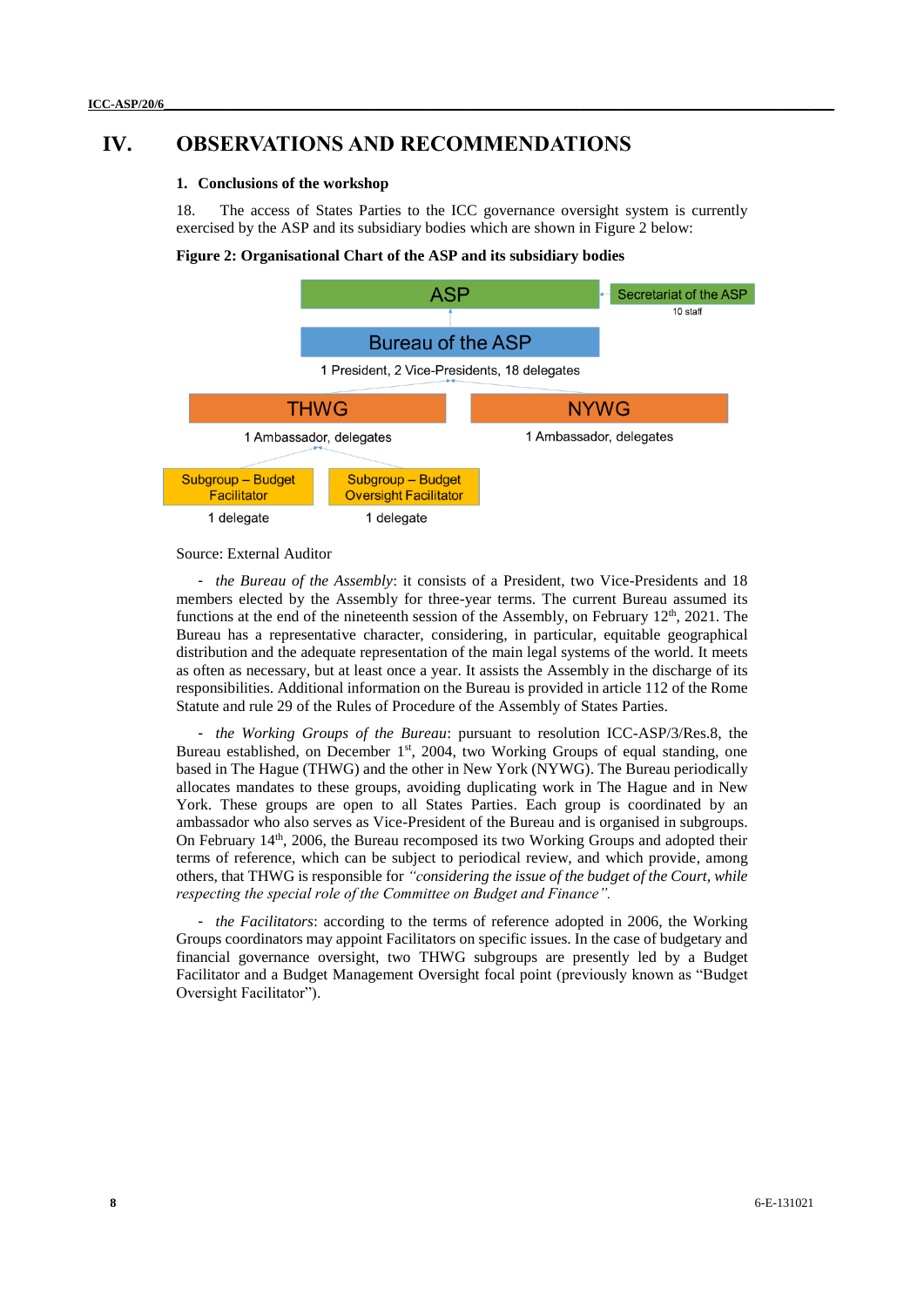19. Appendix No. 9 recalls the main characteristics and interrelationships of the various constituent bodies of the governance oversight system at the International Criminal Court, i.e. not only the Bureau, the Working Groups and the Facilitators as described above, but also the other subsidiary bodies of the ASP to which the delegates of States Parties have no access, i.e.: the Committee on Budget and Finance (CBF), the Audit Committee (AC) and their common Executive Secretariat, and the Independent Oversight Mechanism (IOM). Appendix No. 9 also recalls the characteristics of the Office of Internal Audit (OIA), which is not a subsidiary body of the ASP, but which is also part of the ICC governance oversight system as defined in the scope of the present report. It does not mention the External Auditor, which is an intrinsic independent (i.e., non-subsidiary) external organ of any International Organisation publishing financial statements.

#### <span id="page-8-0"></span>**1.1. Scope of the External Auditor's mandate**

20. The Hague Working Group's preliminary approach which led to the mandate given by the ASP to the External Auditor was based on a definition of the governance oversight mechanism of the Court, which excluded the ASP itself, acting as the supreme oversight body of the Organisation, and the independent External Auditor, who reports directly and independently to the ASP.

21. With these two exceptions, the workshop agreed to define the ICC's governance oversight system as the set of mutual relationships between the States Parties and the following entities and structures:

- two "direct" subsidiary bodies of the ASP which are the Committee on Budget and Finance (CBF) and the Audit Committee (AC), each consisting exclusively of independent experts, and their Executive Secretariat;

- one "indirect" subsidiary body (it is indirect, because it is, in terms of staffing and budgeting, a purely "internal" service of the ICC): the Independent Oversight Mechanism (IOM), which should ensure the duties of evaluation, investigation and inspection, and which is reporting directly to the President of the ASP<sup>3</sup>;

- a non-subsidiary internal service of the ICC, which is ensuring the internal audit: the Office of Internal Audit – OIA);

- and the ASP Bureau, The Hague Working Group and the Facilitators, through which the States Parties, taking major decisions during the Assembly sessions (usually one week per year), remain involved in ICC governance issues between sessions. These entities were recognized by the participants to the May 2021 workshop as essential stakeholders in the assessment of the transparency and adequacy of information conveyed to the States Parties delegates by the ICC governance oversight mechanism.

22. In addition to the question of the access of SP delegates to the ICC governance oversight system, for which, as said above, the External Auditor has been mandated by the ASP, the former Budget Management Oversight focal point, participant to the workshop, raised three additional issues that were not mentioned in the working document, but that are addressed further in this report, i.e.:

- the cost of the system for the States Parties;
- **the need for "so many auditors" covering ICC activities;**
- **the need for three organs reporting directly or indirectly to the ASP carrying out performance audits, and the specific roles of IOM, OIA and the External Auditor in that area.**

23. The participants came to a consensus on this definition of the ICC governance oversight system, provided that the External Auditor would be included in the scope for his activities as performance auditor<sup>4</sup>.

<sup>&</sup>lt;sup>3</sup> Art. 112-4 of the Rome Statute: "the Assembly may establish such subsidiary bodies as may be necessary, including an independent oversight mechanism for inspection, evaluation and investigation of the Court, in order to enhance its efficiency and economy."

<sup>&</sup>lt;sup>4</sup> But of course, not for his core activity as External Auditor of the Financial Statements.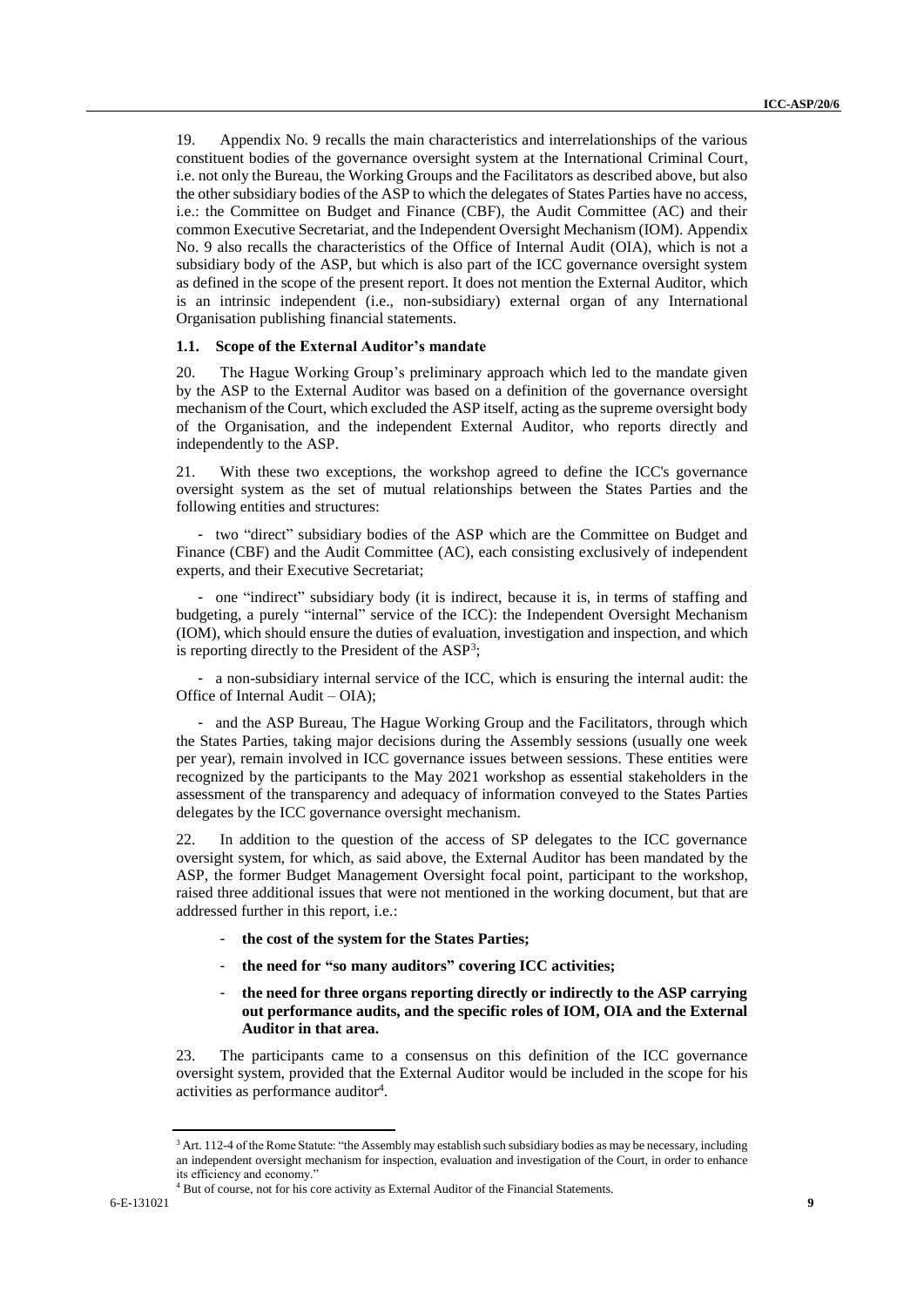#### <span id="page-9-0"></span>**1.2. States Parties' access to the ICC governance oversight**

24. The present direct or indirect accesses of the States Parties delegates to the Court's governance oversight mechanism are based:

- on the one hand, on the current reporting lines of the Heads of the four entities in charge of the ICC governance oversight (CBF, AC, OIA, IOM);

- on the other hand, on the direct and indirect flows of mutual information currently provided directly to the ASP, or through the Bureau, The Hague Working Group (THWG) and/or the Facilitators.

25. Reporting to and information of the delegates of the States Parties currently involve three channels: the Secretariat of the ASP; the Budget Facilitator; the Budget Management Oversight focal point. More precisely:

an Executive Secretariat of CBF/AC is formally under the responsibility of the Director of the Secretariat of the ASP. THWG made recent attempts to clarify the respective roles of the Director of the Secretariat of the ASP and of the Executive Secretary of the CBF and AC. Its conclusion is presented in document ICC-ASP-18-Res1, the wording of which remains ambiguous: "*the Executive Secretary reports to the Chair of the Committee on all issues of substance pertaining to the work of the Committee but remains a member of the ASP Secretariat in line with the management structure of the Court*". Such a wording does not really define a clear-cut and effective reporting line between the ASP and its subsidiary bodies, the Committee on Budget and Finance and the Audit Committee. Such close reporting with the CBF is particularly necessary during the long period of preparation of the ICC budget, during which a flow of reciprocal information would be essential, but it is practically inexistant (see the External Auditor's 2019 final report on the ICC budget process<sup>5</sup>). The underlying core question is to decide whether, in its present role in the budget preparation, which relies on an access to information inaccessible to the States Parties and on the power to make preliminary budgetary arbitrations on this basis, the CBF can be considered at the same time as a genuine "subsidiary" body of the ASP, and as a committee of experts taking decisions fully independently from the States Parties, leaving in theory to the latter the only option to adopt or reject a ready-prepared budget;

furthermore, through recent discussions on an amendment of the Internal Audit Charter, another ambiguity remains, concerning the respective positions of the CBF and the AC. The most recent description is the following: "*the Assembly of State Parties is the management oversight and legislative body of the Court. It is composed of representatives of the States Parties to the Rome Statute. The ASP has established the Committee on Budget and Finance ("CBF") and the Audit Committee ("AC") that reports to the Assembly through the CBF, to address specific topics that require technical expertise*". Such a wording suggests, without concluding on its practical implications, that the Audit Committee is a subcommittee of the CBF. Obviously, this ambiguity is not likely to clarify contacts between the ASP and its two subsidiary bodies.

<sup>5</sup> This point was contested during the Workshop by the present Chair of the CBF (see appendix No. 3). But it resulted from an interview of the Budget Facilitator in charge in 2018 (Ambassador. Mrs. Marlene Bonnici), whose statement was confirmed through the clearance process of the External Auditor's report. Reporting always involves at least two partners – if the Facilitator considers that the access to budgetary information through CBF is insufficient, it can be objectively deducted that the reporting from the CBF is inadequate.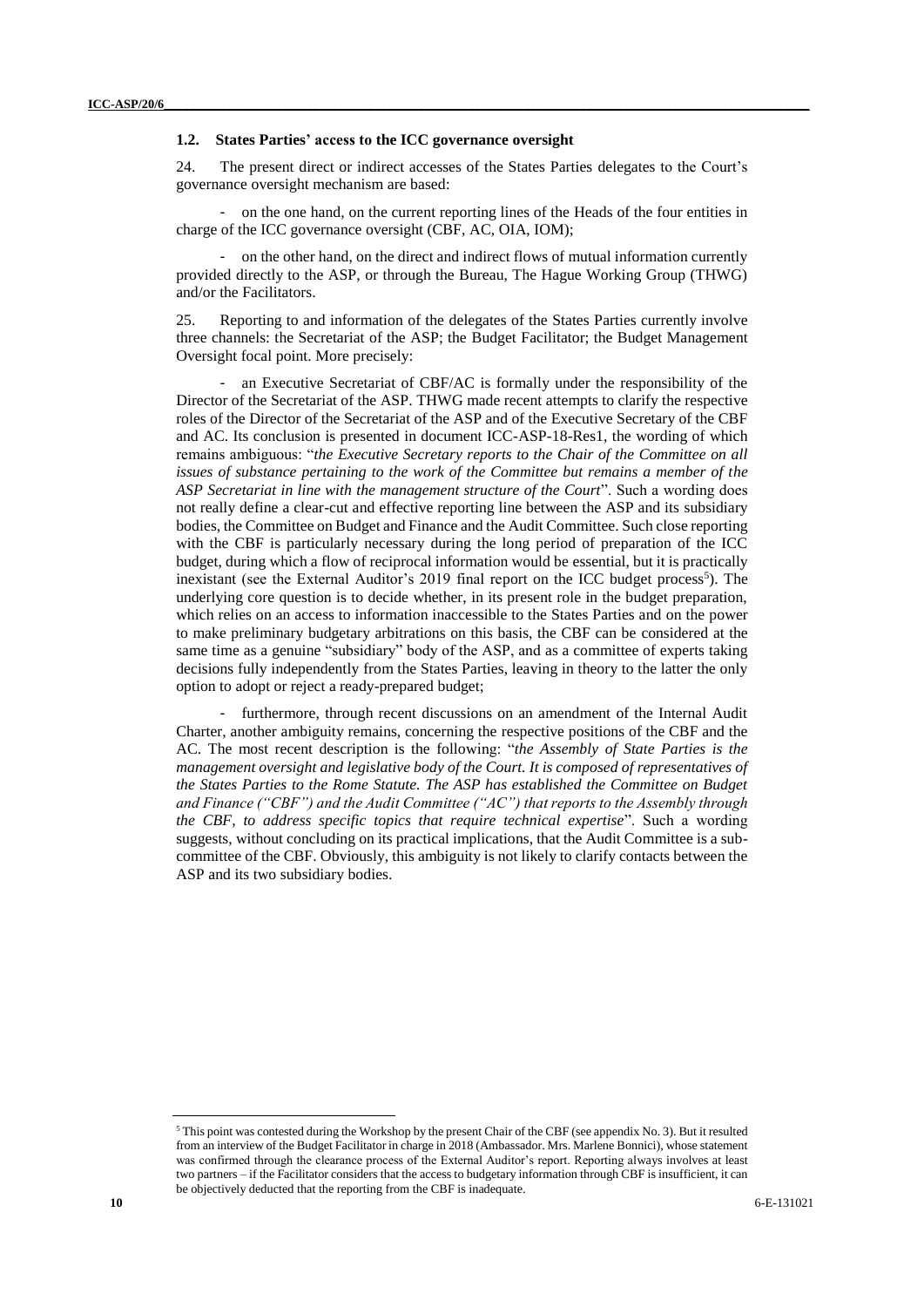26. The Budget Facilitator is appointed by the Bureau on the recommendation of THWG. His/her role is to prepare the negotiation between ICC's internal Budget Working Group, where the administrative officers of the three organs are represented (and which is headed by the Registrar), and the different categories of States Parties<sup>6</sup> to reach a consensus before the ASP adopts the budget at year's end. That cannot be achieved without re-examining directly the budget proposal in detail, independently from prior adjustments discussed by the CBF with ICC's internal Budget Working Group. The Facilitator entertains only informal contacts with the CBF before and after, but not during the examination of the draft budget by the latter. These contacts are limited to providing to the experts very general indications on the level of funding that the States Parties are willing to allocate to the Court's next budget (basically limited, during the past decade, to "zero real growth"), as was described in the abovementioned External Auditor's report on the budget process (see "approval process", Chap II-D-2).

27. The Budget Management Oversight focal point, whose function is not clearly defined in any document, is also appointed by the Bureau on the recommendation of THWG and has been the prime instigator of the mandate given to the External Auditor by the ASP to evaluate the Court's governance oversight mechanism.

28. The adequacy of the access of States Parties delegates to the ICC governance oversight system, which is the basic question raised through the mandate given by the ASP to the External Auditor, was controversial among the participants to the workshop. The main following points emerged from the discussion:

- There is clearly, from the participants representing the subsidiary bodies of the ASP (CBF, AC and, theoretically, IOM), no consensus on the need to improve the relationships with the States Parties delegates<sup>7</sup>. On their side, the participating SP delegates did not express a uniform opinion on that question. By re-discussing in detail the budget proposal, THWG duplicates, and finally neglects, through its own negotiations between States Parties, the technical screening of the budget proposal carried out by the CBF. The External Auditor considers that this situation is neither efficient nor cost effective for the States Parties, and therefore questioned that it did not appear deserving a reform by most participants (except by the former Budget Management Oversight focal point and the External Auditor<sup>8</sup>).

- More generally, there was no consensus among the participants representing the subsidiary bodies of the ASP:

 neither on the fact that the governance oversight system was clearly not considered as fully satisfactory from ASP's point of view (which remains the basic objective reason why the ASP requested a report from the External Auditor),

 nor on the fact that the External Auditor should suggest any improvement to a system they consider as adequate from their point of view (although the ASP explicitly asked the External Auditor to make recommendations to improve the system).

- The existence of an "Executive Secretariat" within the ASP Secretariat, whose cost effectiveness and transparency were questioned in the working document provided by the External Auditor, was strongly supported by the CBF and AC chairs (see Appendices No. 4 and 5), while the other participants did not express any particular concern.

<sup>6</sup> Divergent views have usually to be reconciled between major contributors and "like-minded" States parties. Geographical affinities can also lead to different positions of certain groups, such as WEOG (European Union countries), GRULAC (Latin America), Eastern European Group. Although THWG is open to all States Parties, on average, only about 40 delegations (mainly those who have an embassy in The Hague) participate effectively to THWG-budget discussions.

<sup>7</sup> The chairs of CBF and AC both sent notes stating that and explaining why they saw no problems of relationships between the SPs and the ICC governance oversight mechanism (see Appendix No. 4 and No. 5).

<sup>8</sup> The same conclusion on the inefficient duplication of work between CBF and THWG was described by Ambassador. Marlène Bonnici, former Budget Facilitator when the External Auditor audited the ICC budget process in 2019 – see External Auditor's final report on ICC budget process (doc. ICC-ASP/18/12/Add.2).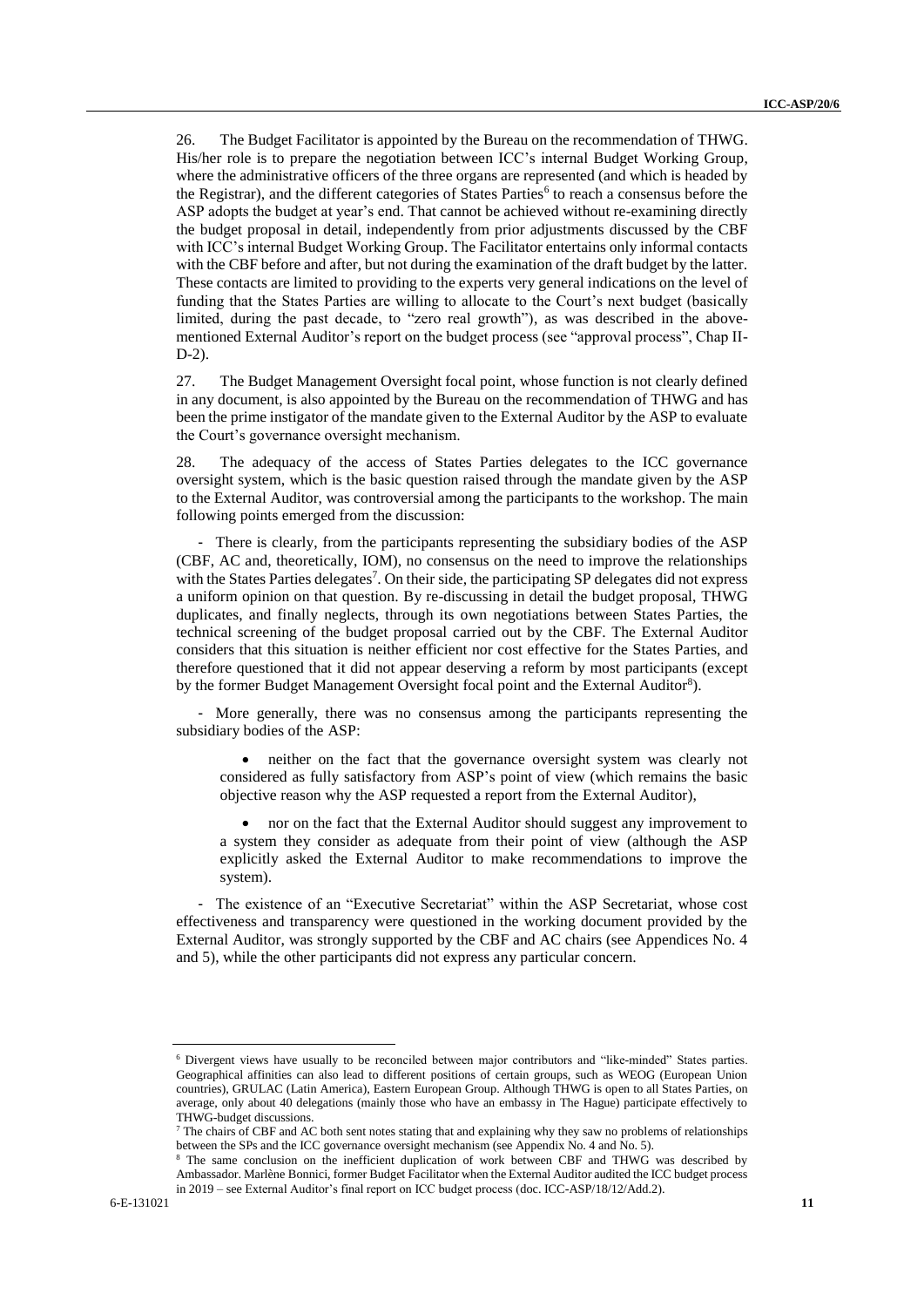- Lastly, the Deputy Prosecutor and the Head of IOM expressed the view that the direct reporting line between the IOM and the chair of the ASP, also questioned in the working document for lack of flexibility and visibility compared to the dominant budgetary formula of a unified Major Programme combining IOM and OIA, presented theoretical advantages in case of allegations of misconduct against elected ICC principals.

#### <span id="page-11-0"></span>**1.3. The cost of governance oversight**

29. Although the working document did not raise this specific question, most participants considered that there is a risk of duplication for performance audits, pointing out the fact that, in that domain, the External Auditor should be included in the scope of the governance oversight system, together with OIA and IOM. Everyone agreed on this point, even though the targets and the relations of the External Auditor with States Parties are clearly different from OIA's and IOM's<sup>9</sup>. Nevertheless, all agreed that there can be overlaps of audit topics between external audit and internal audit. That is why the External Auditor coordinates every year his own audit plan with the Internal Audit's program. But the workshop explicitly raised the question of the cost of the ICC governance oversight system as a whole, including the external audit, as being a major point to be addressed to fulfil the ASP mandate.

30. A general consensus was that the overall cost of the ICC governance oversight system should be recognized as a major concern in the present work. The External Auditor took good notice of this important point.

#### <span id="page-11-1"></span>**1.4. The absence of consensus on any reform**

31. None of the solutions suggested in the working document to streamline the system, which were based on the External Auditor's experience in other international Organisations, received unanimous support from the participants. In particular:

- the split of responsibilities between the ASP Secretariat and the Executive Secretariat is seen as a core condition of the independence of the CBF – but it is also a clear sign that the CBF, whatever the texts provide, does not accept its legal position of "subsidiary" body towards the States Parties<sup>10</sup>. Nevertheless, the suggestion to implement a single straightforward reporting line in the Secretariat of the ASP in order to streamline (and to minimize the cost of) the follow-up of the activities of the Assembly on one hand, and the CBF and the AC on the other hand, met no support from representatives of States Parties;

- a modification of the rules concerning membership of CBF and AC, so that the SP Delegates could be directly represented in these committees through the Facilitators, was either rejected or not supported by the participants (except by the former Budget Management Oversight focal point) $^{11}$ ;

- the implementation of a more formal structure for contacts and information flow between the CBF, the AC and the Facilitators, was considered by some participants as imposing a "straitjacket" threatening the experts' independence (although some participants reminded that the CBF and AC should remain basically subsidiary organs of the ASP, which necessarily implies some degree of dependence of these committees towards the States Parties);

- the proposal to merge OIA and IOM was only supported by the former Budget Management Oversight focal point and a member of the AC.

<sup>9</sup> The core mission of the External Auditor is to issue an independent opinion on the annual financial statements: in that domain, there is clearly no possible duplication. Compared with the Internal Audit, External Auditor's performance audits are based on the INTOSAI approach of the "three E" (Economy, Efficiency and Effectiveness), more than on risk analysis. Compared to IOM, the External Auditor's performance audits are genuine audits specifically oriented on the SPs needs (research of the optimal way to spend SPs contributions), and, in most cases, not evaluations (attempts to assess the outcomes and impacts of a given policy).In addition, the External Auditor is fully independent from the Court and the States Parties for the selection of the audit topics.

<sup>&</sup>lt;sup>10</sup> As mentioned in Appendix No.9, the CBF/CA Executive Secretariat "does not exist" in ICC's core texts. Only the position of CBF/AC Secretary has been validated.

<sup>&</sup>lt;sup>11</sup> Appendices No. 4 and 5 remind that such a solution (implemented only in the OECD, which does not belong to the UN system), even if recommended by the External Auditor's on the basis of his own experience with that particular Organisation, does not correspond to the major benchmark of 29 International Organisations presented by the External Auditor.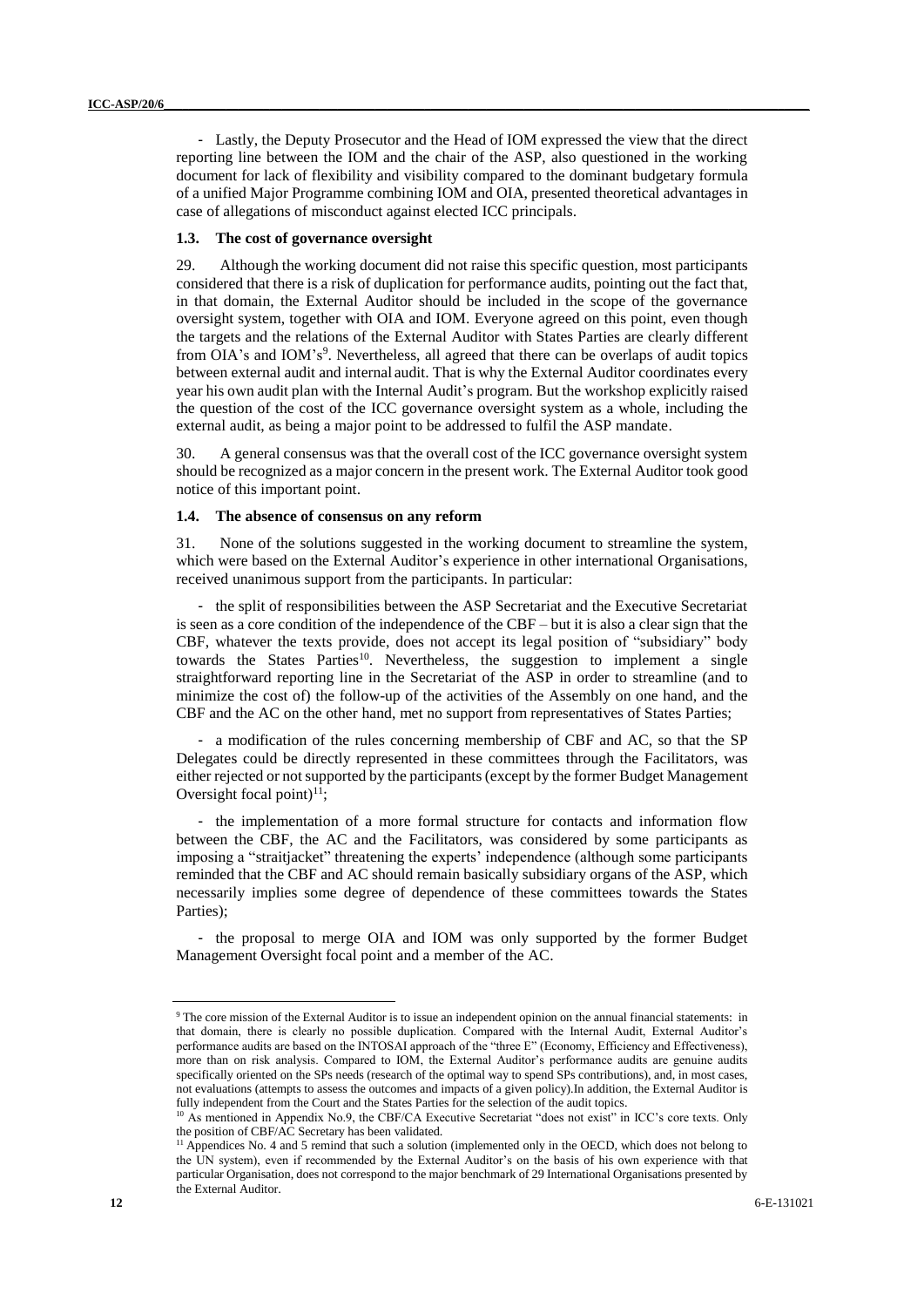#### <span id="page-12-0"></span>**2.External Auditor's approach**

32. In the absence of any consensus, the only way for the External Auditor to make objective and effective recommendations to improve the access of States Parties to the ICC governance oversight system is through a benchmarking of both oversight costs and structures.

#### <span id="page-12-1"></span>**2.1. Cost benchmarking**

33. In the context of the terms of reference for the evaluation of the governance oversight system, as mentioned above, the scope of our survey includes:

- on the one hand, the AC, the CBF and their Executive Secretariat, the IOM, the OIA, and the external audit;

- on the other hand, the various Committees, Commissions, Groups, Facilitators, etc. composed of delegates from the States Parties dealing with oversight – in the case of ICC, this encompasses the Bureau of the ASP, THWG and the Facilitators.

34. For the purpose of cost comparisons, only the first group has to be taken into account – it is generally agreed that oversight activities, when carried out directly by Delegates of the States Parties, are part of a more general role of the delegations, and therefore represent only a marginal cost for the Organisations concerned, which can be neglected (no salaries nor direct overheads, as for IOM and OIA, and no Daily Subsistence Allowance (DSA), no transport costs, nor "Executive Secretariat" costs, as for the Audit Committee and the C Committee on Budget and Finance).

| 2019                                               |            |
|----------------------------------------------------|------------|
| AC                                                 | 37,38      |
| <b>CBF</b>                                         | 160.42     |
| Secretariat of independent experts bodies (CBF/AC) | 498.31     |
| <b>IOM</b>                                         | 521.60     |
| Internal audit                                     | 686.28     |
| External audit                                     | 70.00      |
| 1. Total cost of governance oversight              | 1 974.00   |
| 2. Total Organisation's overheads                  | 160 736.00 |
| Ratio $1/2$ (%)                                    | 1.23%      |

**Table 1: Cost of ICC's oversight organs (in thousands of euros)**

Source: External Auditor

35. This table answers a precise question raised by the Head of IOM during the workshop: the external audit cost represents 3.5% of the total governance oversight costs, and 0.04% of the total ICC overheads, i.e, ten times less than OIA (0.43%), ten times less than AC/CBF and their Executive Secretariat (0.43%) and eight times less than IOM (0.32%).

36. More generally, although other Organisations do not publish detailed data on the cost of their oversight organs, the data we have access to concerning some other International Organisations (where the ratios range between 0,29 % and 0,70 %), show that ICC's oversight cost ratio is two to four times higher than that of other IOs.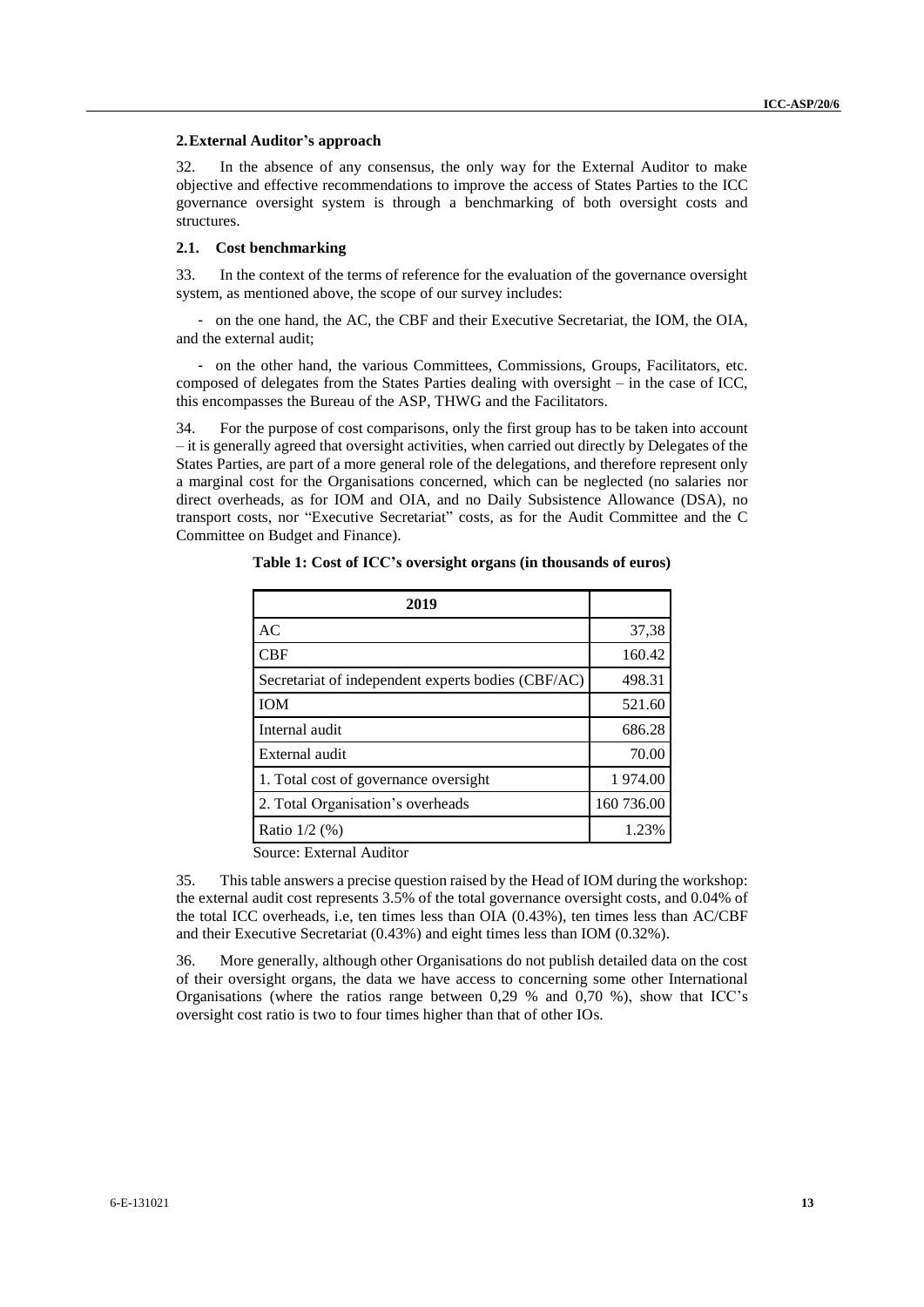37. Based on his audit of the ICC financial statements during the past years, the External Auditor is also fully aware of the liquidity shortage that the Organisation has to face at each year's end and which, at some point in time, might question the ICC's going concern<sup>12</sup>. That is why the External Auditor concluded that no reform of the ICC organisation in general, and of the governance oversight organs in particular, should lead to an increase of expenditure, unless equivalent decrease(s) can be decided in other domains. As said above, there was a consensus during the workshop that the cost of ICC governance oversight system, was a major concern to be addressed when evaluating that system (see Appendix No. 3).

38. As a general conclusion, as shown in the previous table, the overall cost ratio of the ICC six "non-delegates" oversight structures (CBF, AC, Executive Secretariat, IOM, Internal Audit, External Audit) is far more important than in other International Organisations.

#### <span id="page-13-0"></span>**2.2. Structural benchmarking**

39. Out of a sample of 29 International Organisations <sup>13</sup>: nine do not have a CBF or equivalent; only five have a CBF of independent experts<sup>14</sup> (including the ICC), and 15 have no independent experts on the CBF, their budget and finance committee being simply an emanation of the delegations acting as a direct commission of the Assembly<sup>15</sup>. Delegates' CBFs are therefore clearly the dominant norm in our sample, which is not surprising, considering that budget appropriations are the ultimate (and often the only effective) tool for the Member-States to monitor the governance of an International Organisation. In addition, as it has been outlined during the workshop, in the ICC, most of the effective oversight activities concerning the budget are in fact carried out by the Facilitators and THWG.

40. Regarding the separation of internal audit and IOM, in the same sample, the ICC is the only International Organisation to have two separate bodies.

**Finding No.1.** With a high number of non-delegates oversight structures, the cost of ICC governance oversight, in comparison with its total expenses, is prohibitive compared to other International Organisations.

**Recommendation No. 1. (***Priority 1***) Given the ICC's persistent liquidity shortage, and the high level of ICC's governance oversight cost ratio compared to other International Organisations, the External Auditor recommends that no reform of the ICC Organisation as a whole, and of the governance oversight organs in particular, should lead to increased expenditure, unless equivalent decrease(s) are found and decided in other domains, and a priority should be given to reforms that can provide measurable economies.**

#### <span id="page-13-1"></span>**3.Organisational recommendations**

41. It must be stressed that the following recommendations aim exclusively at answering the question submitted by the ASP to the External Auditor. The External Auditor is of course aware that some representatives of the three organs and/or independent participants to the oversight system might raise a very different question, i.e.: is a closer involvement of the States Parties in the supervision of the ICC governance desirable?

<sup>&</sup>lt;sup>12</sup> See External Auditor's opinion on 2017 financial statements (doc. ICC-ASP/17/12, p5): "We draw your attention specifically to the matter set forth in notes 2.4 ("Basis of preparation") and 2.19 ("Liquidity risks") to the Financial Statements, regarding the going concern principle." And page 65, the External Auditor made the following observation: "data provided to the External Auditor during his final mission on the 2017 financial statements lead him to share the concerns expressed by the Committee regarding the risk of a liquidity crisis occurring during the second half of 2018. The External Auditor considers that this is not a temporary crisis, but the manifestation of a problem that has become structural, the resolution of which requires further analysis". Since then, the same problem arises at each year end, including 2021.

<sup>&</sup>lt;sup>13</sup> The External Auditor has conducted a benchmark of the governance of the oversight system in 29 International Organisations, related and non-related to the United Nations system: nine United Nations Funds and Programmes, ten specialized United Nations Organizations, five affiliated United Nations Organizations, and five non-United Nations system Organizations

<sup>14</sup> UN, ICC, CoE, OPCW, CTBTO

<sup>&</sup>lt;sup>15</sup> ICJ, WFP, FAO, ICAO, ILO, WHO, UNIDO, UNWTO, IFAD, IAEA, IBRD, WTO, OECD, NATO and OSCE.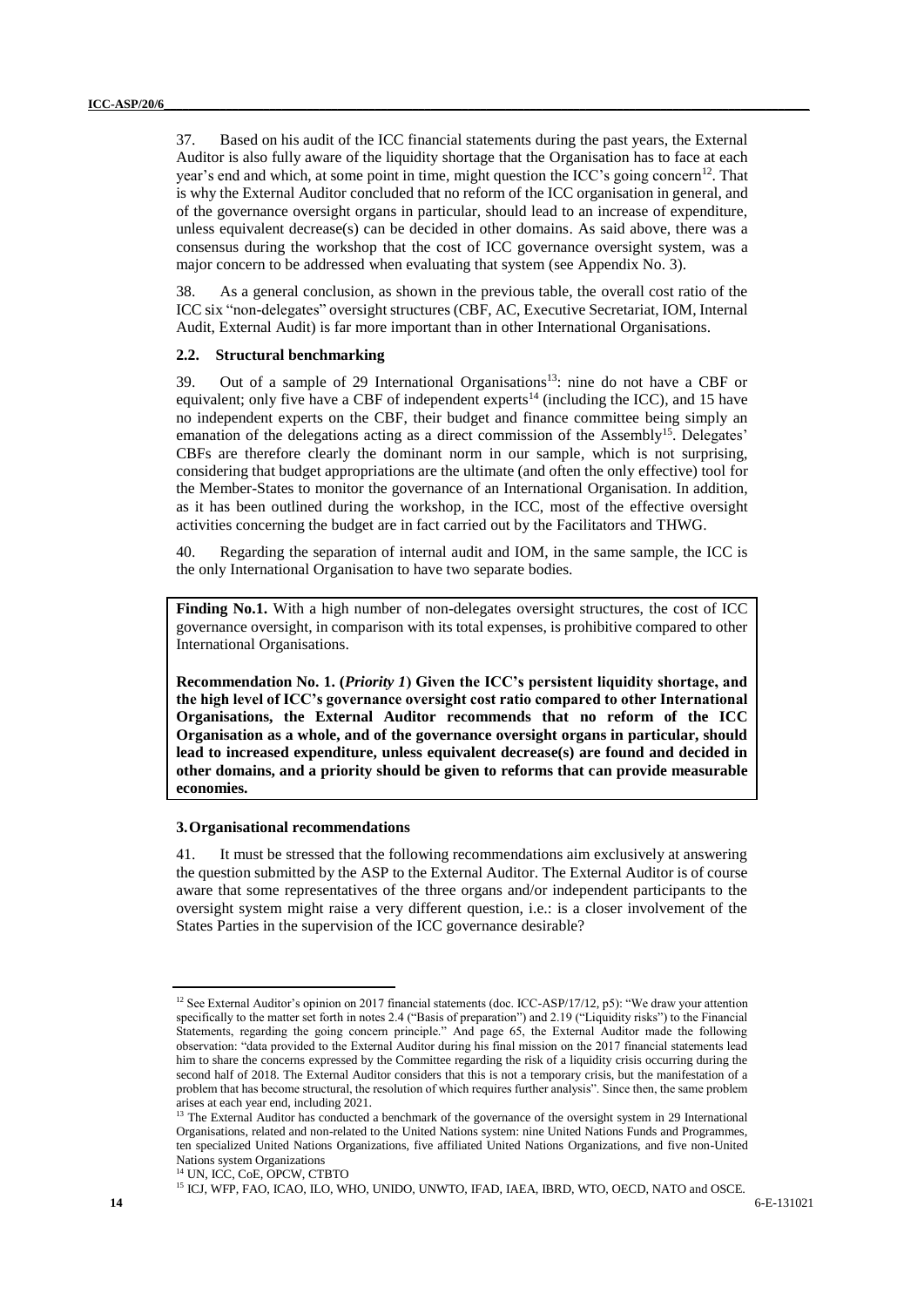42. The External Auditor, reporting exclusively to the ASP, cannot answer such a political question. The only recommendation he can make in that domain is technical: whatever the degree of direct implication of the States Parties in the ICC governance oversight, this implication must not lead to "micro-management", i.e., to a situation where the border between governance and oversight responsibilities is blurred. This point must of course be borne in mind when considering the External Auditor's recommendations.

43. To make effective recommendations to the ASP in order to strengthen the participation of States Parties delegates in the monitoring of the ICC's governance, the External Auditor followed three main principles:

simplify the relations between SP delegates and the oversight bodies, by reducing the number of subsidiary bodies and their cost, and by organizing more direct access for SP delegates to these bodies;

align the ICC, when possible, with the most current International Organisations' governance oversight structures;

keep unchanged the respective roles of Presidency, Office of the Prosecutor and Registry, in terms of independence/neutrality, in compliance with the Rome Statute.

44. Based on these principles, and in particular on the fact that the cost of governance oversight should fall within the standards, and that the respective roles of the three main ICC organs should remain compliant with the Rome Statute, the External Auditor's recommendations often differ from  $IER's<sup>16</sup>$ , for which governance oversight was only a minor part of a much larger review.

45. These three principles lead to the following recommendations:

#### <span id="page-14-0"></span>**3.1. Improve OIA's integration in the Court**

46. Better integration of the Office of Internal Audit (OIA) in the executive organisation of the ICC is the only point on which a consensus was almost reached between the participants to the workshop (except for the Audit Committee's representatives, who reject all recommendations).

47. Regarding the OIA, the Court recently went from one extreme to another. After attaching it to the Registry (which the External Auditor considered not to be compliant with good practices), the Court attached it to the Secretariat of the Assembly (which is indeed more in line with good practices<sup>17</sup>). But, although the External Auditor's recommendation did not expect such an outcome, this resulted in this function falling *de facto* under the almost exclusive responsibility of the Audit Committee, thus detaching it from the orbit of the executive authorities of the Court, for the needs and information of which an internal audit is primarily supposed to bring its independent professional contribution.

48. Internal audit is by definition an internal function, which, while independent from the other services, works exclusively for the Organisation's executive authority: from an operational point of view, the executive/internal auditor reporting line is itself exclusive, with the consequence that:

<sup>&</sup>lt;sup>16</sup> In particular, a number of IER's recommendations could entail additional costs

<sup>&</sup>lt;sup>17</sup> When auditing the financial statements of the Court for the year ending 2013, the External Auditor raised the following recommendations: "*The External Auditor recommends terminating the existing Audit Committee and establishing a new committee in line with best professional practice, assisting the Assembly of State Parties (ASP) in fulfilling its oversight responsibilities for the financial reporting process, the system of internal control, and the internal and external audit process. This committee must therefore be established as a subsidiary body of the ASP. It could be set up as a sub-committee of the Committee on Budget and Finance (CBF). To ensure that the Office of Internal Audit is in line with best professional practice, the External Auditor recommends that OIA be accountable to the heads of organs for administrative matters and to the Audit Committee for the appointment, dismissal and performance appraisal of the OIA Director. The Committee shall approve the Internal Audit Charter and the Internal Audit Office's annual audit plan and review the effectiveness of the internal audit activities. To reflect this independence, the Office of Internal Audit's budget should be taken out of Major Programme III (Registry), and established as a separate Major Programme to be executed under the sole responsibility, authority and accountability of the OIA Director*"..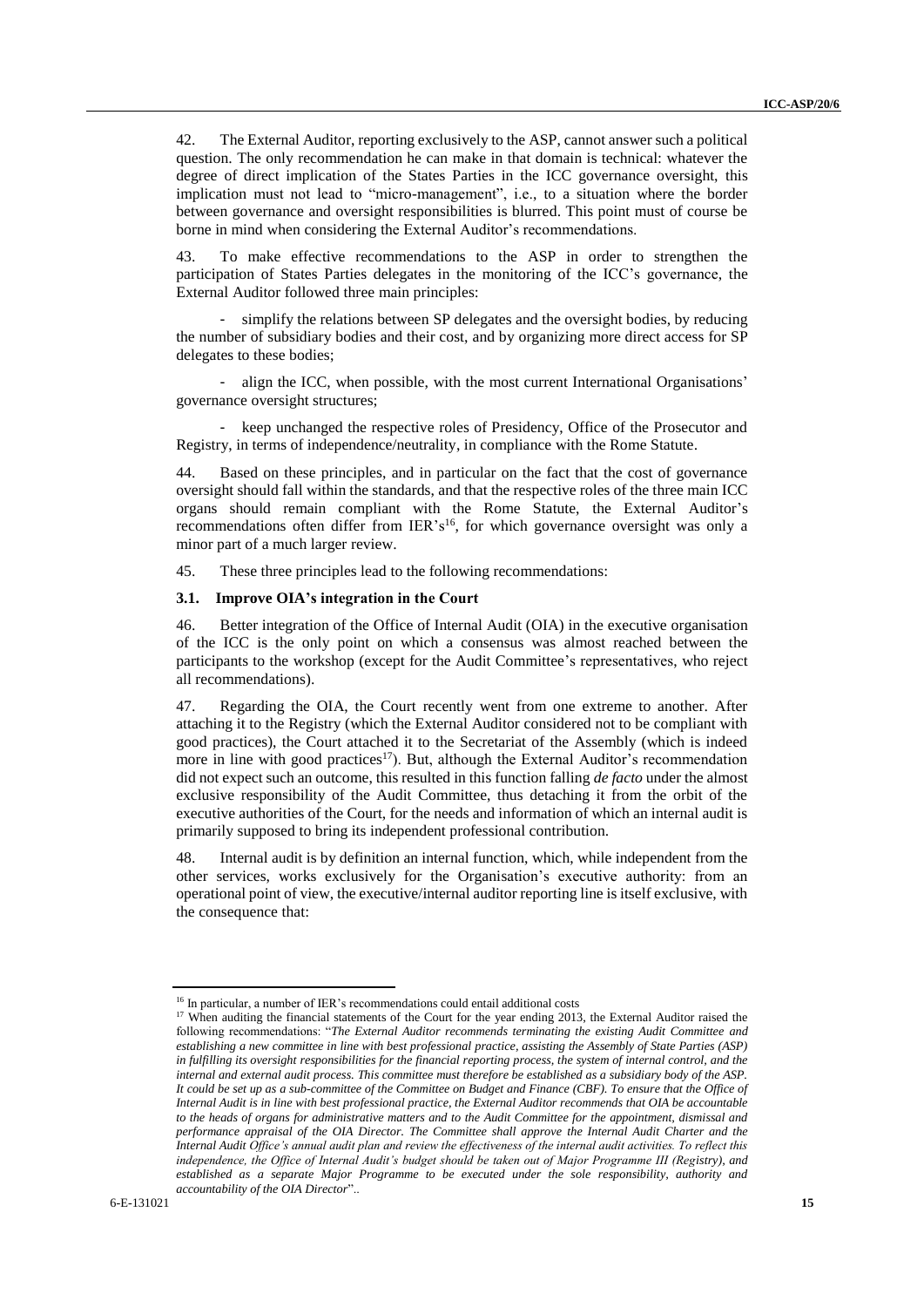with regard to the review of the internal Audit programme, the Audit Committee's role should only consist in ensuring that important proposals of the internal auditor have not been improperly discarded by the executive authority. The "amendments" that the Audit Committee may bring to the audit programme must therefore be aimed exclusively at reinforcing or restoring the independence of the Internal Auditor, should it appear that this independence has not been respected. *A contrario*, it is obviously not the role of the Audit Committee to add or suppress in the programme audit topics to those approved by the executive authority based on the Internal Auditor's proposal;

as for the "evaluation" of the Internal Auditor, it also relies finally on the responsibility of the executive authorities: the important role of the Audit Committee is to ensure that the executive authority's evaluation is not a backdoor way of putting pressure on the internal auditor (this is quite the opposite of what is currently happening: the AC has sought to use its alleged power to evaluate the Internal Auditor to put pressure on the latter, when it was supposed to protect him/her), and secondarily, to inform the executive authorities on the technical adequacy of the internal audit methods with regard to good practices.

49. The problem, specific to ICC because of the principles of independence and neutrality of its three major executive organs, is to define who is the "executive authority". A suggestion put forward three years ago by the External Auditor in this area, consisting in giving to the Director of the OIA a permanent access to the Coordination Council (CoCo)<sup>18</sup> meetings, was in that time not considered relevant by the members of that Committee.

50. The External Auditor suggested in the working document for the workshop that an annual "meeting on internal governance oversight", with high-level administrative executives of the three Organs of the ICC (Registry, Presidency, OTP) and the Head of the OIA, should be dedicated to the approval of the part of the Internal Audit's annual program specifically dedicated to ICC crosscutting issues.

51. Most participants to the workshop (except the AC representatives) welcomed this proposal but suggested that the CoCo itself should be the place where the discussion and the approval of the annual internal audit program should take place. Since there was a clear consensus of the representatives of the three ICC organs on that issue, and although it does not solve in any way the core question of the access of the SP delegates to the ICC governance oversight system, the External Auditor makes the following second recommendation:

**Recommendation No. 2. (***Priority 1***) The External Auditor recommends to the Coordination Council (CoCo) to formally endorse, under the ex-post control of the AC, the annual internal audit program. The Audit Committee could ask for amendments, which would need in their turn to be approved and endorsed by the CoCo. The Office of Internal Audit (OIA) should report directly to the CoCo, and the CoCo with the advice of the AC, should be fully responsible for the evaluation of the Director of OIA.**

#### <span id="page-15-0"></span>**3.2. Give to SP access to the AC**

52. As said above, the External Auditor's proposal to implement "mixed committees", composed of independent experts and States Parties' delegates, so that the principle of subsidiarity would be effectively applied to CBF and possibly to AC, was rejected by most participants to the workshop. Nevertheless, the present Budget Management Oversight focal point suggested giving the Facilitators a permanent access to AC and CBF as non-voting members as a substitute: *"we need a formula to ensure participation or at least presence of SP representatives. […] I thought of a "super-passive" formula, where the Facilitators would be present in a kind of observer role – not asking them to shut up – but maybe somehow facilitating the flow of information for everybody's benefit. The Facilitator would be in a good position to pass information to the SPs".*

<sup>&</sup>lt;sup>18</sup> The Coordination Council is a high-level meeting of the principals of the ICC's three organs (Registry, Presidency,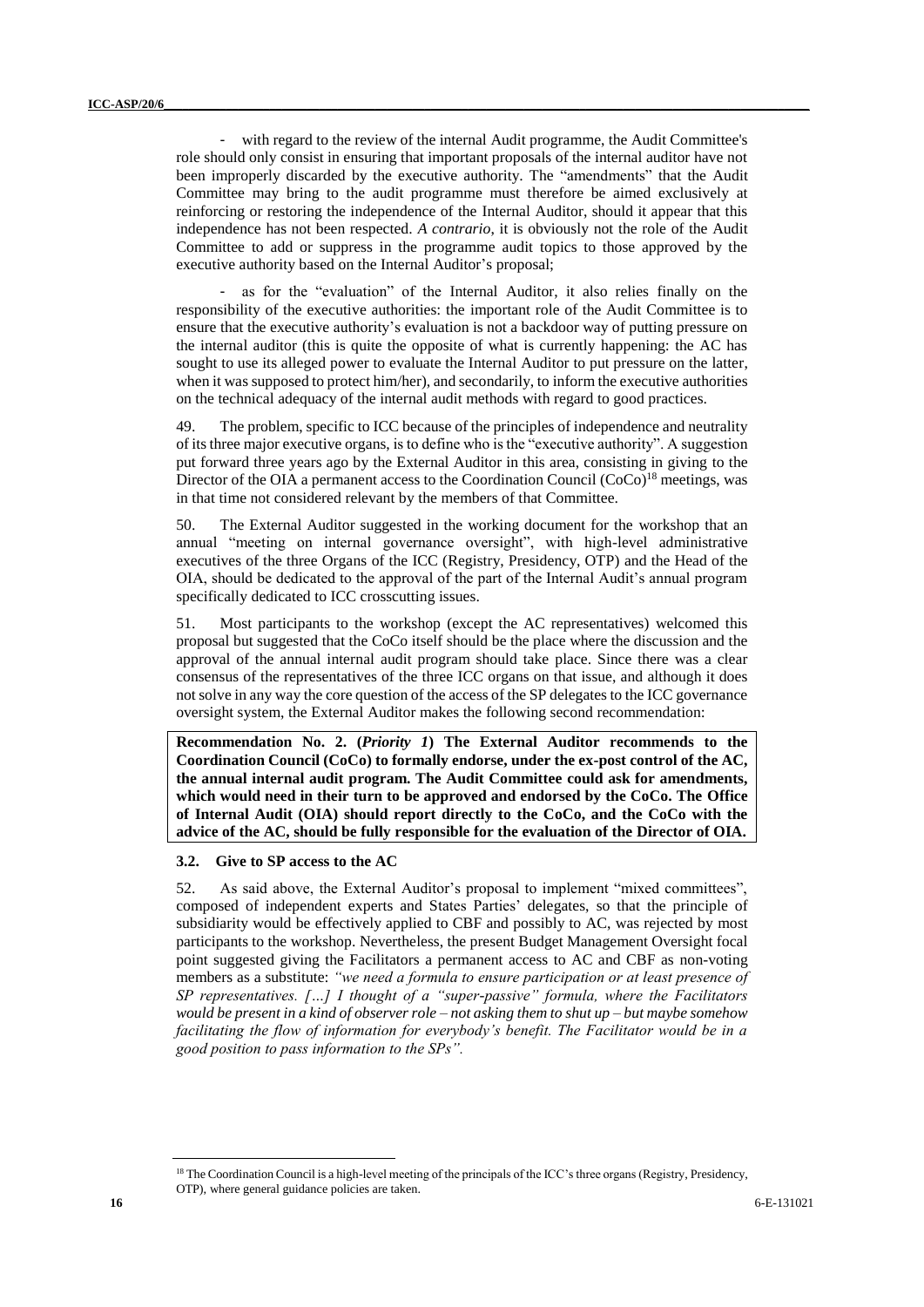53. If applied to the Audit Committee, this proposal is consistent with the other recommendations further presented and is clearly in line with the request made in the mandate given to the External Auditor to improve the access of the States Parties to ICC's governance oversight organs. It is strongly rejected by the AC Chair (see appendix 7). Nevertheless, the External Auditor supports it.

**Recommendation No. 3. (***Priority 2***) The External Auditor recommends the ASP to give through its Bureau a permanent access to the Audit Committee to a limited number of delegates as non-voting members. The role of these delegates would be to serve as "focal points" to provide information to their colleagues of other delegations on the current activity of the independent Audit Committee.**

#### <span id="page-16-0"></span>**3.3. Redistribute the roles of CBF, AC and THWG**

54. The "independent experts CBF model", although very rarely used by most International Organisations, has an emblematic example: the Advisory Committee on Administrative and Budgetary Questions (ACABQ)<sup>19</sup> of the United Nations, attached to the Fifth Committee of the UN General Assembly. This model relies on a total confidence on the part of the General Assembly, which does not question the conclusions of this independent college of experts.

55. The present ICC CBF relies on similar principles: but to be efficient and effective, this model would require that all States Parties refrain from re-discussing the technical issues settled by the CBF. If a consensus could be reached on that point, such a solution could of course be supported by the External Auditor. But the exchanges that took place in the workshop, as well as the findings of the External Auditor during his previous audit of the budget process, show there is no consensus on that question.

56. That is why, in ICC's case, this model presents three disadvantages:

- the mandate given by the ASP to the External Auditor shows that the CBF is considered by some Delegates as a "screen" between the States Parties and the Court (reversely, it is considered by the services concerned in the ICC, as a "protection" against the delegations);

for several delegations, who wish to discuss and amend in detail the budget before adopting it, this means a waste of time: THWG can only begin its own analysis at best beginning of Autumn, when the CBF has finished its own review of the initial budget proposal, although this latter is usually already available beginning of Summer;

- the existence of an "Executive secretariat", separate from the Secretariat of the ASP, not foreseen in ICC's core texts, reinforces the distance between the States Parties and the CBF, which in fact does not act as a subsidiary body but appears finally as a completely autonomous body, not representing the States Parties budgetary positions. When reading appendix 6 and 7, it is clear that CBF and AC do not have the slightest confidence in the States Parties and their direct organs – and that is why they advocated for a separation between the ASP Secretariat and their own Executive Secretariat. What is less clear is the reason why the ASP accepted to meet their demand (with a cost attached to it), putting in place an "executive secretariat" which voids the notion of 'subsidiarity' itself $20$ .

<sup>&</sup>lt;sup>19</sup> The ACABQ is a subsidiary organ of the General Assembly and consists of 16 members appointed by the Assembly in their individual capacity. Its functions and responsibilities cover in particular the budget submitted by the Secretary-General to the General Assembly, advice to the General Assembly concerning any administrative and budgetary matters referred to it, report to the General Assembly on the External Auditors' reports.

<sup>&</sup>lt;sup>20</sup> The AC Chair's declaration on the workshop paper raises this contradiction in very clear terms (in answer to question 5 of this document:: *« do the participants agree that a single straightforward reporting line should be implemented in the ASP Secretariat on the follow-up of the activities of the Assembly, the CBF and the AC ?* »): *"in order to maintain the best outcome of the technical subsidiary bodies, they must be able to maintain their independence from any interference from the political body". If "any interference" from the States Parties is forbidden, there is no subsidiarity.*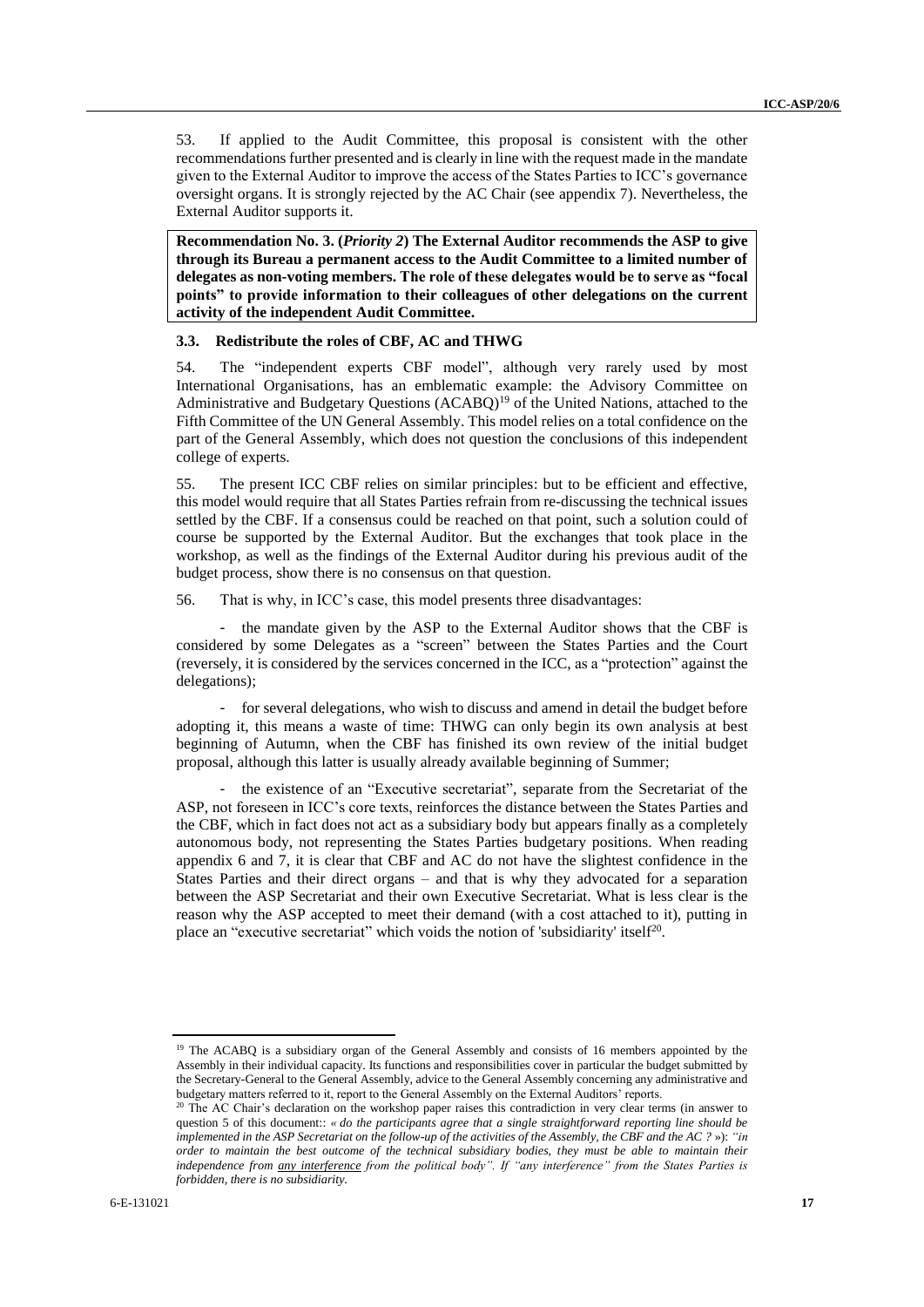57. All this is a drift, which stems from an unfortunate confusion: the CBF and the AC cannot have any autonomy, since they are "subsidiary", and as such, have to respond to the needs expressed by the Assembly and its direct bodies. But on that basis, the experts are expected to express their opinion and advice in complete independence on the demands and wishes expressed by the States Parties – hence the expression "independent" applies to the experts, not of course to the "subsidiary" committees, which should instead of course maintain closest links of exchange with the Assembly and its direct bodies. In other words, while the experts are independent when issuing individual analyses or positions, their committees are subordinate to the governing bodies, which alone have the legitimate right to define the budgetary guidelines at all levels, or even to request the examination of questions relating to specific technical points, on the basis of which the experts give their fully independent opinions and recommendations.

58. The External Auditor notes that opinions, among delegations, are very divided on this issue: but due to the principle of consensus, even if only a limited number of delegations want to exercise their legitimate right of scrutiny directly over the budget proposal and more generally over the financial oversight of the Organisation their States finance, this model leads to a sterile redundancy of the budget discussions, with the delegations having anyway the last word, as was shown in our 2019 report on ICC's budget process.

59. The alternative is therefore as follows:

- either the States Parties reach a clear consensus to accept the conclusions of the present CBF which deprive them of "any interference", without conducting themselves further detailed discussions on the budget proposal, although they have constantly done so in the past;

- or the States Parties recognize that THWG (or one of its sub-groups) is, from the start to the end, the real leading force in the budget discussion and that they do not need the present CBF. If needed, a technical advice on the initial budget proposal could be asked to the Audit Committee<sup>21</sup>, through a formal general review on the initial budget proposal delivered at latest end of July, and the budget proposal itself would be directly discussed/amended by the States Parties delegates (THWG) with ICC's internal Budget Working Group (BWG). In that case, a "technical advice" could be asked to the Audit Committee on the draft budget proposal, which should essentially consist in a purely technical review of the way in which the activity assumptions (the "drivers", i.e. the OTP/Presidency assumptions that have served as a basis for the budget proposal: expected number of preliminary examinations, situation statements, judgments, etc. for the next financial year) have been established, and of the overall financial consistency of the budget proposal with these assumptions. This means that the AC would have to interview the Office of the Prosecutor and the Presidency on the one hand, and the Registrar on the other, and on the basis of these very general and high-level preliminary consultations, draft a short opinion highlighting the strengths and weaknesses of the basic budgetary assumptions and the consistency of their translation into large budgetary masses (without going below the level of each major programme).

60. The External Auditor has three additional reasons to recommend the ASP to consider that second option:

#### **Efficiency**

61. The External Auditor's report on the ICC budget process (doc. ICC-ASP/18/12/Add.2) already noted (p.9) that *"the fact that ICC's CBF, elected by the ASP, does not represent the States Parties as such, explains the uncommon fact that THWG continues discussing the budget and making recommendations after the CBF has issued its own recommendations".*

<sup>&</sup>lt;sup>21</sup> Such as the CTBTO Advisory Group, which serves as both an audit committee and a financial advisory.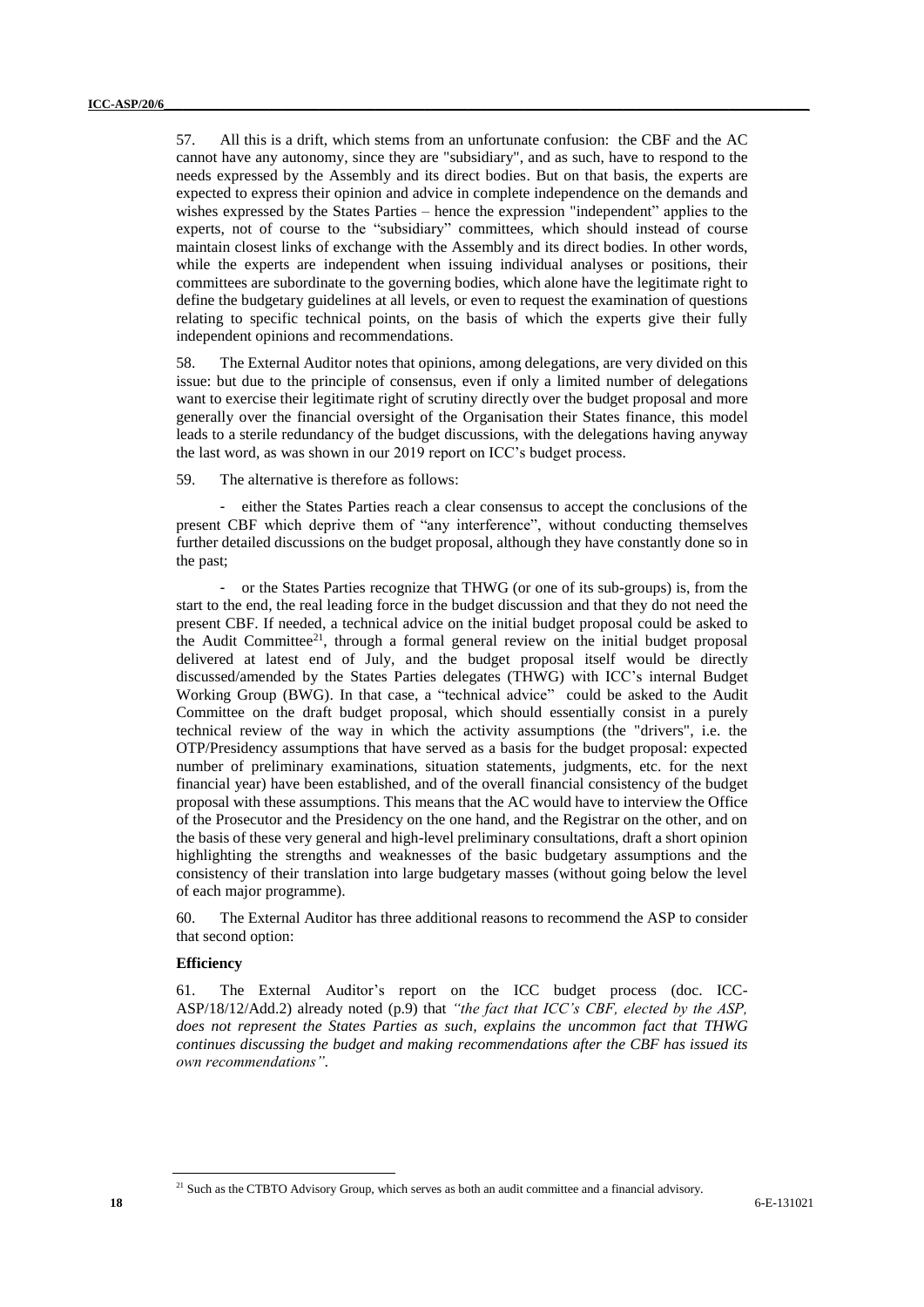62. In terms of efficiency, replacing the CBF mainly by THWG (or experts of delegations sent by THWG) and partly by the AC (for initial *technical* advice as defined above) means simply drawing the logical consequence of the present situation, where the CBF independent experts' report is not the actual basis for the negotiation and amendment of the budget proposal.

#### **Economy**

63. If an independent expertise limited to an initial technical general advice is asked to the AC (which would clearly become a direct subsidiary body of the ASP), it would be, for the reasons set out above, totally inappropriate to maintain a separate Executive Secretariat: but in that case, the Secretariat of the Audit Committee could be provided, as in most other Organisations, by the Office of Internal Audit itself. Referring to the above table comparing the costs of governance systems, this would result in a direct annual saving of EUR 659 thousand (based on 2019 figures)<sup>22</sup>, bringing the ratio of total oversight costs against total overheads from 1.23 % to 0.82 % - still expensive compared to most other IOs, but more in line with acceptable ratios.

#### **Compliance with most common practices**

64. A CBF composed of States Parties delegates is the largely dominant formula among IOs. In the case of the ICC, THWG and/or its sub-groups could play (and already play) this role, which solves the question raised by the ASP of a better access of SP delegates to the governance oversight of the ICC, since the budget is clearly the major, if not the only tool to effectively monitor governance. A new decision of the Bureau would have to determine which sub-group of THWG is the most adequate to fulfil that role (for instance, the Budget Facilitator's working group).

#### **Recommendation No. 4. (Priority 1) The External Auditor recommends:**

**- to suppress the CBF composed of independent experts and to transfer its competence in the preparation/negotiation of the detailed budget proposal with ICC's internal Budget Working Group to THWG or one of its sub-groups;**

**- to submit each year, before Summer, the initial budget proposal to THWG, which could immediately start preparing and negotiating, in direct contact with ICC's internal Budget Working Group, the ASP's final consensual decision on budget to be taken in December;**

**- as an option to ask the AC, who would be given an advisory role, to issue a synthetic initial technical opinion on the budget proposal;**

**- to supress the Executive Secretariat, in order to restore the principle of subsidiarity of the governance oversight organs towards the Assembly.**

<sup>&</sup>lt;sup>22</sup> See table 1: EUR 160.42 thousands is the direct cost of CBF, and EUR 498,31 thousand is the indirect cost of the AC/CBF Executive Secretariat...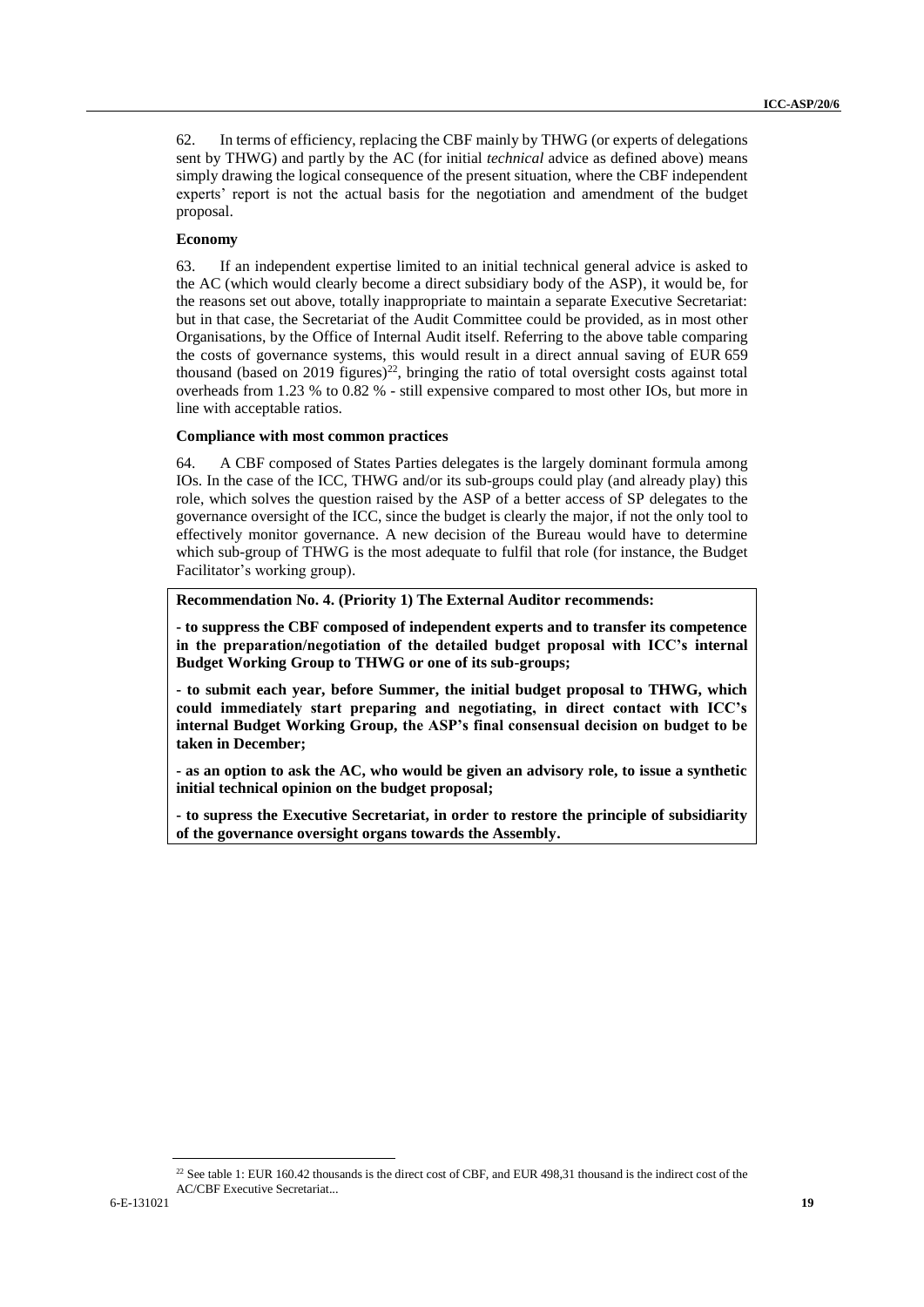#### <span id="page-19-0"></span>**3.4. Merge OIA and IOM**

65. There are three reasons for merging OIA and IOM:

#### - **Increased flexibility**

66. The External Auditor's report on the ICC budget process (doc. ICC-ASP/18/12/Add.2) already noted the lack of flexibility due to the small size of the IOM "Major Programme", and made the following recommendation (n°3): "*the External Auditor recommends to adapt the Financial Rules, which currently prohibit transfers between Major Programmes, in order to allow such transfers and thus bring an adequate management flexibility to smaller Major Programmes, such as the Independent Oversight Mechanism (IOM) or the Office of Internal Audit".* This recommendation (which is supported in the IER, recommendation 134), has been rejected, because some delegates consider it would depart from a fundamental principle prohibiting transfers between Major Programmes. The proposed merging of OIA and IOM in one Major Programme (and one structure) solves the problem without breaking any existing principle.

#### - **Alignment on most common IOs' practices**

67. ICC is an exception – in other IOs, audit and IOM (evaluation, inspection and investigation) are usually merged (and nevertheless, *provisions* are in place to enable inspectors to investigate on principals).

68. Art. 112-4 of the Rome Statute states that "*The Assembly may establish such subsidiary bodies as may be necessary, including an independent oversight mechanism for inspection, evaluation and investigation of the Court, in order to enhance its efficiency and economy."* It is clear that, based on that article, the Assembly may decide what the best *solution* is, and in particular, whether such a body has to be its direct subsidiary body or not. The minutes of the workshop where this point is mentioned clearly indicate that the present reporting line (IOM to ASP chair) isolates IOM from the rest of the oversight system – that is why most other International Organisations prefer an integrated system, with specific provisions strengthening the independence of inspection and investigation units. Merging IOM and OIA unifies and simplifies the internal governance oversight system under the independent control of the AC.

#### - **Economy**

69. More importantly, taking into account the relatively modest size of the Organisation, the merging of IOM and OIA would modify the cost structure of these very small structures: keeping two separate bodies means having two superior officers. In the *present* structures, the cost of the two superior officers represents more than half of the resources of the said bodies<sup>23</sup> – a merger would lead to reduce that cost to about 25%, and allow reorienting, without additional costs, the available resources to operational work.

<span id="page-19-1"></span>**Recommendation No. 5. (***Priority 1***) The External Auditor recommends merging the Office of Internal Audit and the Independent Oversight Mechanism in one Major Programme.**

<sup>&</sup>lt;sup>23</sup> The note from the Head of the IOM (see appendix 8) makes comparisons which much larger Organisations, some of which do not include in the merged structure (IOM + internal audit) one or two functions (in several case, evaluation remains separate) – but this appears to be the case in a minority of much larger Organisations.